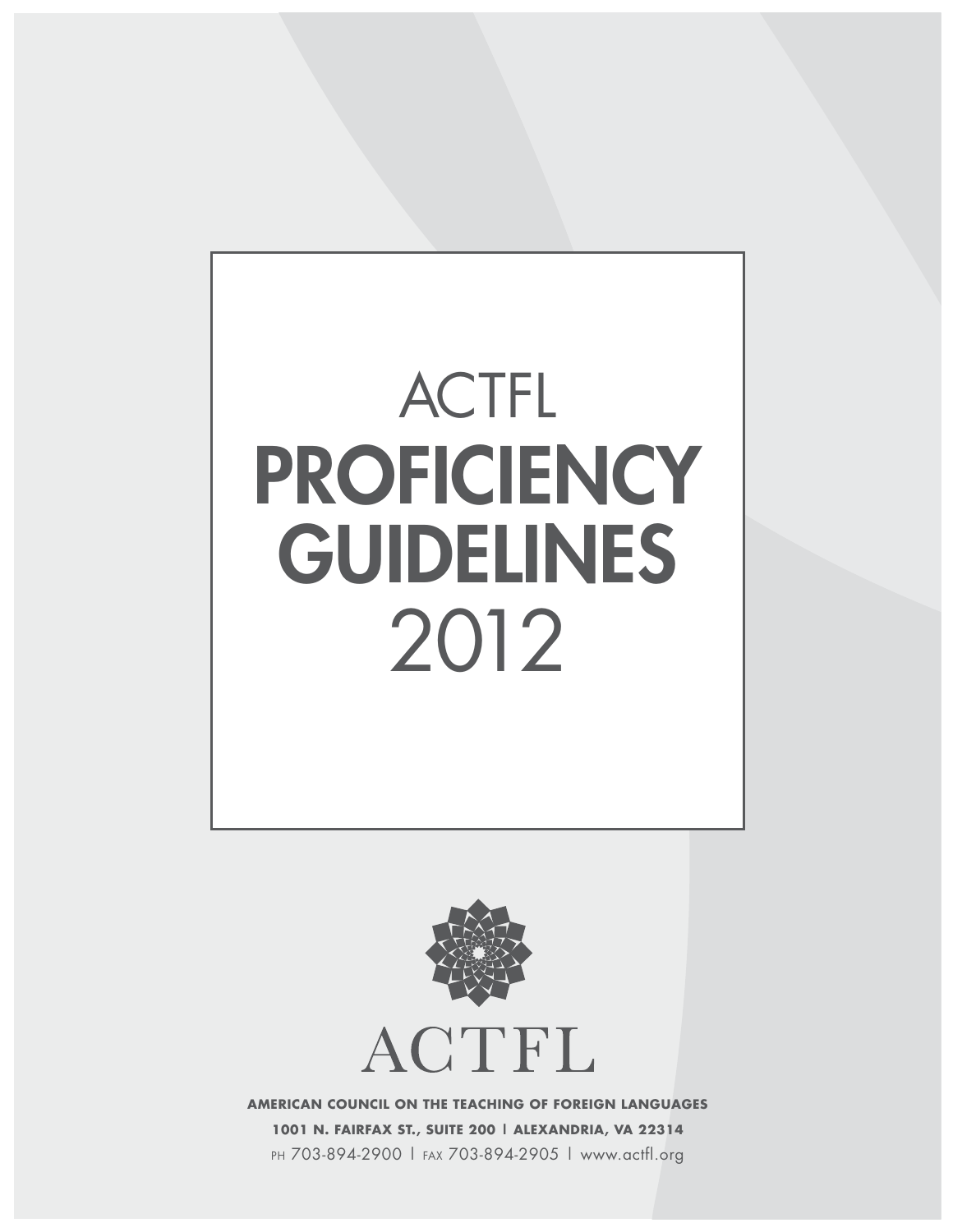### ACKNOWLEDGMENTS

*ACTFL is deeply indebted to the many individuals who contributed to the previous editions of the Proficiency Guidelines.* 

*In addition, ACTFL wishes to acknowledge the principal authors and editors of this 3rd Edition of the Proficiency Guidelines: Elvira Swender, Daniel J. Conrad, and Robert Vicars; and the invaluable contributions of the project consultants: Mahdi Alosh, Karen Breiner-Sanders, Ray T. Clifford, Helen Hamlyn, David Hiple, Judith Liskin-Gasparro, Pardee Lowe, Jr., Cynthia Martin, Karl F. Otto, Jr., Benjamin Rifkin, Mildred Rivera-Martinez, and Erwin Tschirner.*

*Finally, ACTFL is most appreciative of the comments and feedback from the many members of the profession who contributed generously of their time and expertise in reviewing earlier drafts of this document.*

*The ACTFL Proficiency Guidelines 2012 may be used for non-profit, educational purposes only, provided that they are reproduced in their entirety, with no alterations, and with credit to ACTFL.*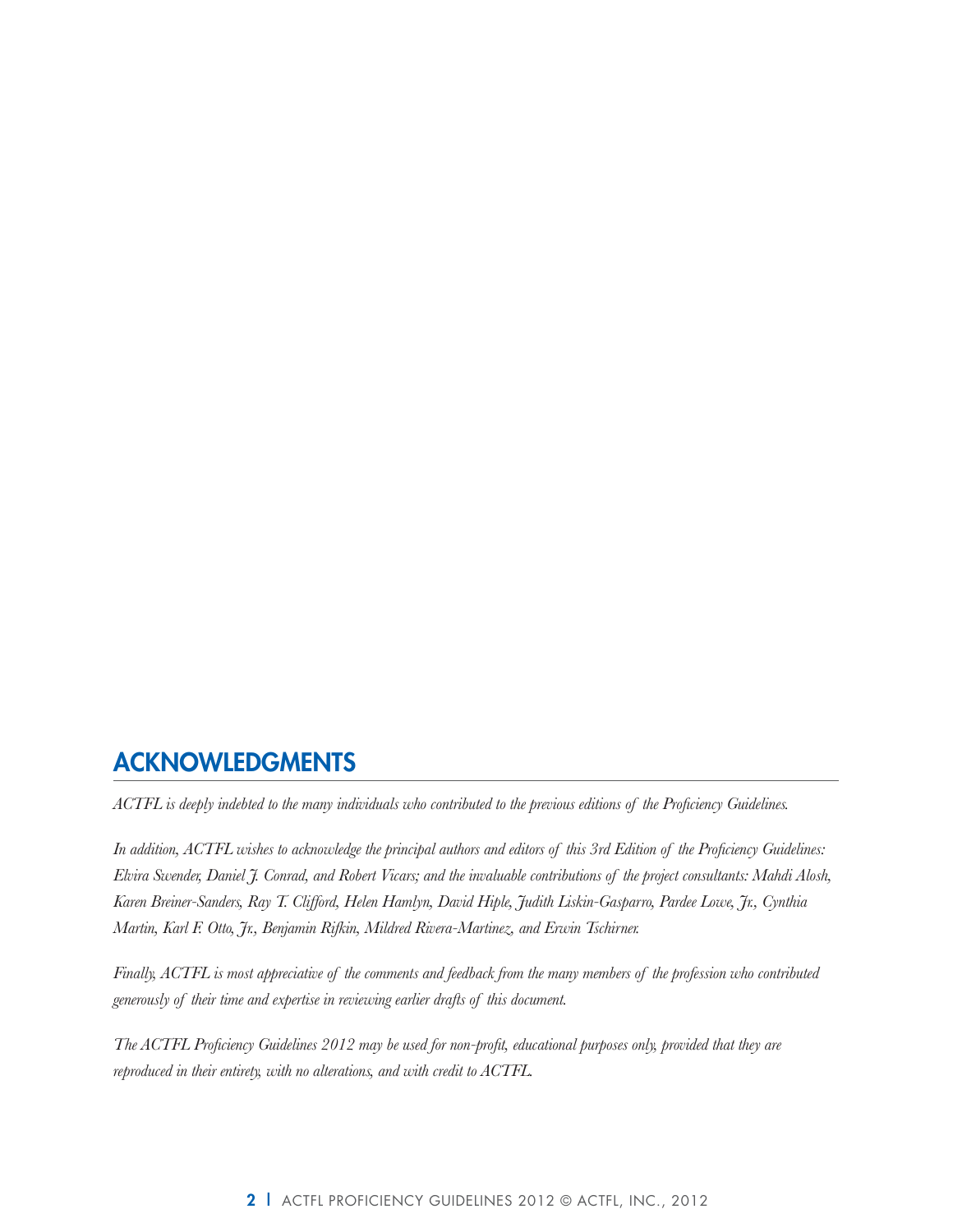## *General Preface to the* ACTFL Proficiency Guidelines 2012

The ACTFL Proficiency Guidelines are descriptions of what individuals can do with language in terms of speaking, writing, listening, and reading in real-world situations in a spontaneous and non-rehearsed context. For each skill, these guidelines identify five major levels of proficiency: Distinguished, Superior, Advanced, Intermediate, and Novice. The major levels Advanced, Intermediate, and Novice are subdivided into High, Mid, and Low sublevels. The levels of the ACTFL Guidelines describe the continuum of proficiency from that of the highly articulate, well-educated language user to a level of little or no functional ability.

These Guidelines present the levels of proficiency as ranges, and describe what an individual can and cannot do with language at each level, regardless of where, when, or how the language was acquired. Together these levels form a hierarchy in which each level subsumes all lower levels. The Guidelines are not based on any particular theory, pedagogical method, or educational curriculum. They neither describe how an individual learns a language nor prescribe how an individual should learn a language, and they should not be used for such purposes. They are an instrument for the evaluation of functional language ability.

The ACTFL Proficiency Guidelines were first published in 1986 as an adaptation for the academic community of the U.S. Government's Interagency Language Roundtable (ILR) Skill Level Descriptions. This third edition of the ACTFL Proficiency Guidelines includes the first revisions of Listening and Reading since their original publication in 1986, and a second revision of the ACTFL Speaking and Writing Guidelines, which were revised to reflect real-world assessment needs in 1999 and 2001 respectively. New for the 2012 edition are the addition of the major level of Distinguished to the Speaking and Writing Guidelines, the division of the Advanced level into the three sublevels of High, Mid, and Low for the Listening and Reading Guidelines, and the addition of a general level description at the Advanced, Intermediate, and Novice levels for all skills.

Another new feature of the 2012 Guidelines is their publication online, supported with glossed terminology and annotated, multimedia samples of performance at each level for Speaking and Writing, and examples of oral and written texts and tasks associated with each level for Reading and Listening.

The direct application of the ACTFL Proficiency Guidelines is for the evaluation of functional language ability. The Guidelines are intended to be used for global assessment in academic and workplace settings. However, the Guidelines do have instructional implications. The ACTFL Proficiency Guidelines underlie the development of the ACTFL Performance Guidelines for K-12 Learners (1998) and are used in conjunction with the National Standards for Foreign Language Learning (1996, 1998, 2006) to describe how well students meet content standards. For the past 25 years, the ACTFL Guidelines have had an increasingly profound impact on language teaching and learning in the United States.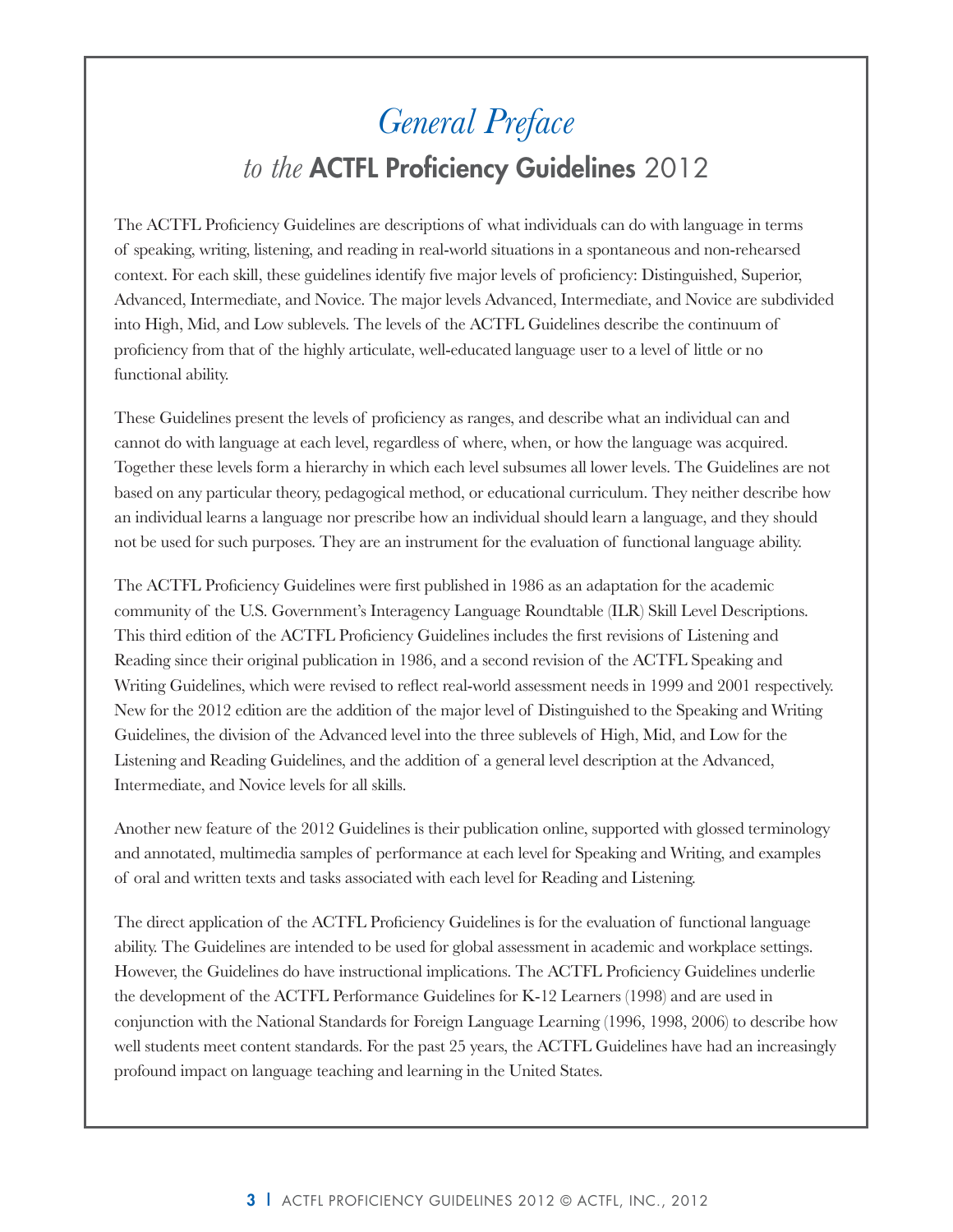## **ACTFL PROFICIENCY** GUIDELINES 2012  *–* SPEAKING

*Preface*

#### **The ACTFL Proficiency Guidelines 2012 – Speaking**

describe five major levels of proficiency: Distinguished, Superior, Advanced, Intermediate, and Novice. The description of each major level is representative of a specific range of abilities. Together these levels form a hierarchy in which each level subsumes all lower levels. The major levels Advanced, Intermediate, and Novice are divided into High, Mid, and Low sublevels.

The Guidelines describe the tasks that speakers can handle at each level, as well as the content, context, accuracy, and discourse types associated with tasks at each level. They also present the limits that

speakers encounter when attempting to function at the next higher major level.

These Guidelines can be used to evaluate speech that is either Interpersonal (interactive, two-way communication) or Presentational (one-way, non-interactive).

The written descriptions of speaking proficiency are accompanied online by speech samples illustrating the features of each major level.

The ACTFL Proficiency Guidelines 2012 – Speaking may be used for non-profit, educational purposes only, provided that they are reproduced in their entirety, with no alterations, and with credit to ACTFL.

#### **DISTINGUISHED**

Speakers at the Distinguished level are able to use language skillfully, and with accuracy, efficiency, and effectiveness. They are educated and articulate users of the language. They can reflect on a wide range of global issues and highly abstract concepts in a culturally appropriate manner. Distinguished-level speakers can use persuasive and hypothetical discourse for representational purposes, allowing them to advocate a point of view that is not necessarily their own. They can tailor language to a variety of audiences by adapting their speech and register in ways that are culturally authentic.

Speakers at the Distinguished level produce highly sophisticated and tightly organized extended discourse. At the same time, they can speak succinctly, often using cultural and historical references to allow them to say less and mean more. At this level, oral discourse typically resembles written discourse.

A non-native accent, a lack of a native-like economy of expression, a limited control of deeply embedded cultural references, and/or an occasional isolated language error may still be present at this level.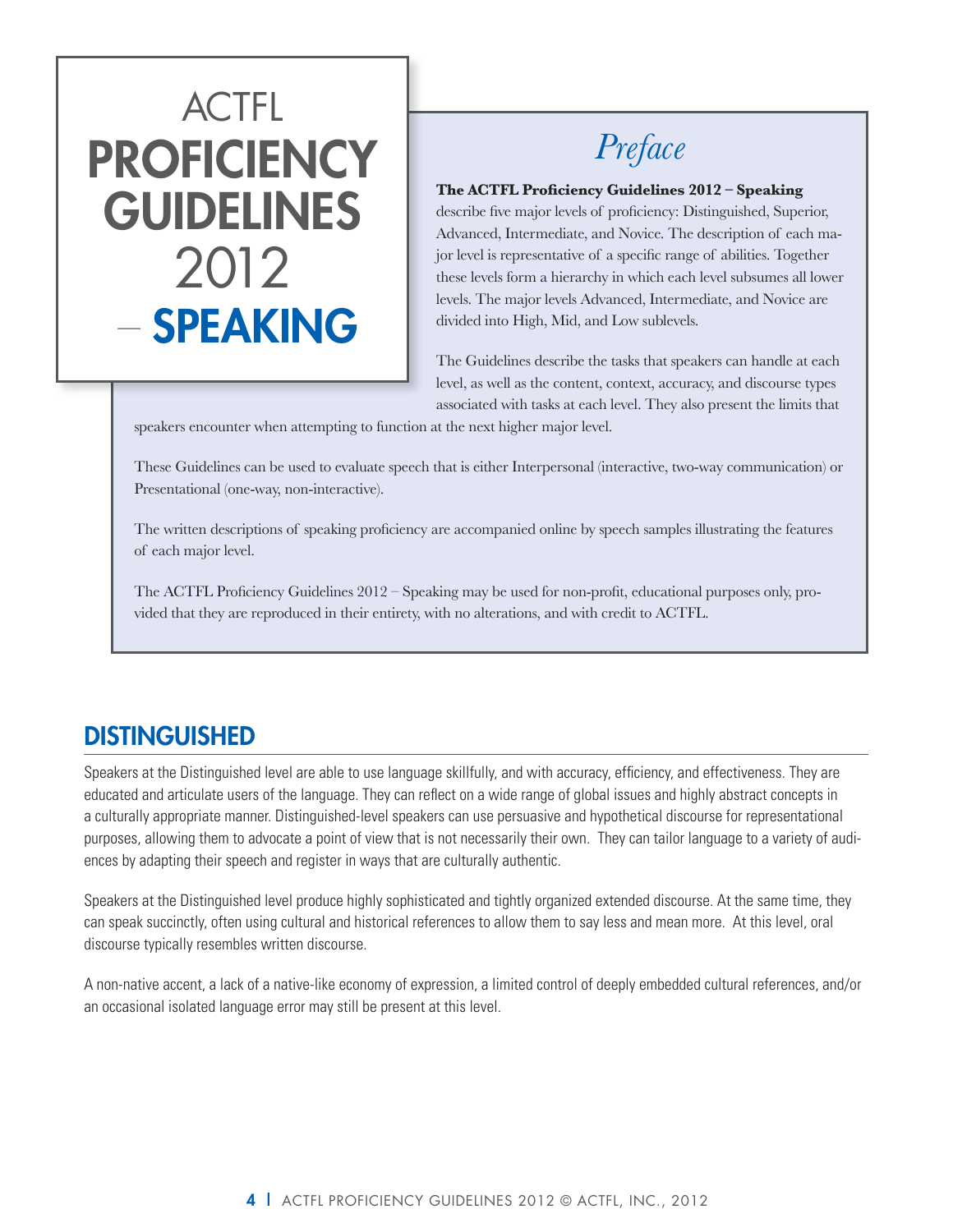## SUPERIOR

Speakers at the Superior level are able to communicate with accuracy and fluency in order to participate fully and effectively in conversations on a variety of topics in formal and informal settings from both concrete and abstract perspectives. They discuss their interests and special fields of competence, explain complex matters in detail, and provide lengthy and coherent narrations, all with ease, fluency, and accuracy. They present their opinions on a number of issues of interest to them, such as social and political issues, and provide structured arguments to support these opinions. They are able to construct and develop hypotheses to explore alternative possibilities.

When appropriate, these speakers use extended discourse without unnaturally lengthy hesitation to make their point, even when engaged in abstract elaborations. Such discourse, while coherent, may still be influenced by language patterns other than those of the target language. Superior-level speakers employ a variety of interactive and discourse strategies, such as turn-taking and separating main ideas from supporting information through the use of syntactic, lexical, and phonetic devices.

Speakers at the Superior level demonstrate no pattern of error in the use of basic structures, although they may make sporadic errors, particularly in low-frequency structures and in complex high-frequency structures. Such errors, if they do occur, do not distract the native interlocutor or interfere with communication.

## ADVANCED

Speakers at the Advanced level engage in conversation in a clearly participatory manner in order to communicate information on autobiographical topics, as well as topics of community, national, or international interest. The topics are handled concretely by means of narration and description in the major times frames of past, present, and future. These speakers can also deal with a social situation with an unexpected complication. The language of Advanced-level speakers is abundant, the oral paragraph being the measure of Advanced-level length and discourse. Advanced-level speakers have sufficient control of basic structures and generic vocabulary to be understood by native speakers of the language, including those unaccustomed to non-native speech.

#### Advanced High

Speakers at the Advanced High sublevel perform all Advanced-level tasks with linguistic ease, confidence, and competence. They are consistently able to explain in detail and narrate fully and accurately in all time frames. In addition, Advanced High speakers handle the tasks pertaining to the Superior level but cannot sustain performance at that level across a variety of topics. They may provide a structured argument to support their opinions, and they may construct hypotheses, but patterns of error appear. They can discuss some topics abstractly, especially those relating to their particular interests and special fields of expertise, but in general, they are more comfortable discussing a variety of topics concretely.

Advanced High speakers may demonstrate a well-developed ability to compensate for an imperfect grasp of some forms or for limitations in vocabulary by the confident use of communicative strategies, such as paraphrasing, circumlocution, and illustration. They use precise vocabulary and intonation to express meaning and often show great fluency and ease of speech. However, when called on to perform the complex tasks associated with the Superior level over a variety of topics, their language will at times break down or prove inadequate, or they may avoid the task altogether, for example, by resorting to simplification through the use of description or narration in place of argument or hypothesis.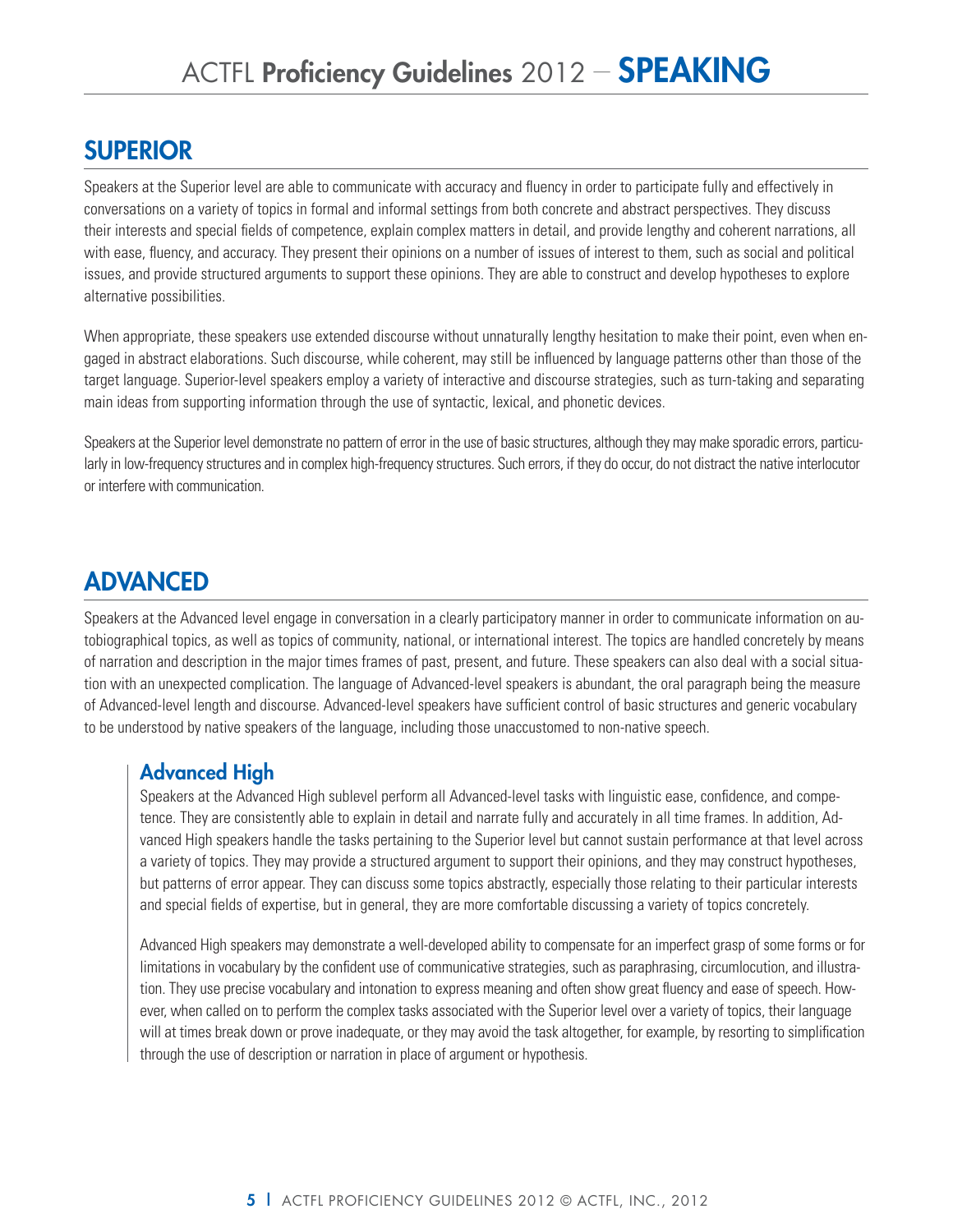#### Advanced Mid

Speakers at the Advanced Mid sublevel are able to handle with ease and confidence a large number of communicative tasks. They participate actively in most informal and some formal exchanges on a variety of concrete topics relating to work, school, home, and leisure activities, as well as topics relating to events of current, public, and personal interest or individual relevance.

Advanced Mid speakers demonstrate the ability to narrate and describe in the major time frames of past, present, and future by providing a full account, with good control of aspect. Narration and description tend to be combined and interwoven to relate relevant and supporting facts in connected, paragraph-length discourse.

Advanced Mid speakers can handle successfully and with relative ease the linguistic challenges presented by a complication or unexpected turn of events that occurs within the context of a routine situation or communicative task with which they are otherwise familiar. Communicative strategies such as circumlocution or rephrasing are often employed for this purpose. The speech of Advanced Mid speakers performing Advanced-level tasks is marked by substantial flow. Their vocabulary is fairly extensive although primarily generic in nature, except in the case of a particular area of specialization or interest. Their discourse may still reflect the oral paragraph structure of their own language rather than that of the target language.

Advanced Mid speakers contribute to conversations on a variety of familiar topics, dealt with concretely, with much accuracy, clarity and precision, and they convey their intended message without misrepresentation or confusion. They are readily understood by native speakers unaccustomed to dealing with non-natives. When called on to perform functions or handle topics associated with the Superior level, the quality and/or quantity of their speech will generally decline.

#### Advanced Low

Speakers at the Advanced Low sublevel are able to handle a variety of communicative tasks. They are able to participate in most informal and some formal conversations on topics related to school, home, and leisure activities. They can also speak about some topics related to employment, current events, and matters of public and community interest.

Advanced Low speakers demonstrate the ability to narrate and describe in the major time frames of past, present, and future in paragraph-length discourse with some control of aspect. In these narrations and descriptions, Advanced Low speakers combine and link sentences into connected discourse of paragraph length, although these narrations and descriptions tend to be handled separately rather than interwoven. They can handle appropriately the essential linguistic challenges presented by a complication or an unexpected turn of events.

Responses produced by Advanced Low speakers are typically not longer than a single paragraph. The speaker's dominant language may be evident in the use of false cognates, literal translations, or the oral paragraph structure of that language. At times their discourse may be minimal for the level, marked by an irregular flow, and containing noticeable self-correction. More generally, the performance of Advanced Low speakers tends to be uneven.

Advanced Low speech is typically marked by a certain grammatical roughness (e.g., inconsistent control of verb endings), but the overall performance of the Advanced-level tasks is sustained, albeit minimally. The vocabulary of Advanced Low speakers often lacks specificity. Nevertheless, Advanced Low speakers are able to use communicative strategies such as rephrasing and circumlocution.

Advanced Low speakers contribute to the conversation with sufficient accuracy, clarity, and precision to convey their intended message without misrepresentation or confusion. Their speech can be understood by native speakers unaccustomed to dealing with non-natives, even though this may require some repetition or restatement. When attempting to perform functions or handle topics associated with the Superior level, the linguistic quality and quantity of their speech will deteriorate significantly.

#### 6 | ACTFL PROFICIENCY GUIDELINES 2012 © ACTFL, INC., 2012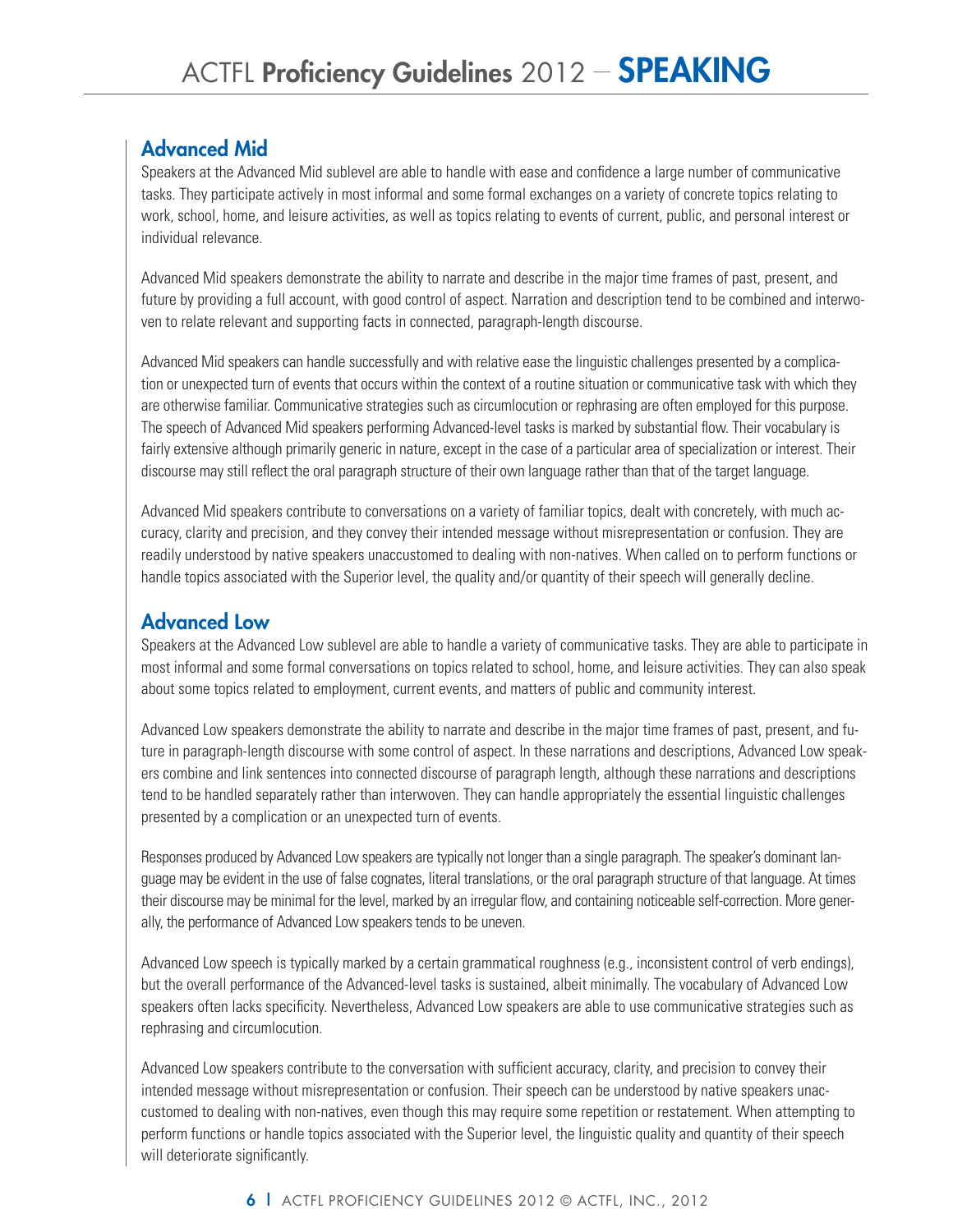## INTERMEDIATE

Speakers at the Intermediate level are distinguished primarily by their ability to create with the language when talking about familiar topics related to their daily life. They are able to recombine learned material in order to express personal meaning. Intermediatelevel speakers can ask simple questions and can handle a straightforward survival situation. They produce sentence-level language, ranging from discrete sentences to strings of sentences, typically in present time. Intermediate-level speakers are understood by interlocutors who are accustomed to dealing with non-native learners of the language.

#### Intermediate High

Intermediate High speakers are able to converse with ease and confidence when dealing with the routine tasks and social situations of the Intermediate level. They are able to handle successfully uncomplicated tasks and social situations requiring an exchange of basic information related to their work, school, recreation, particular interests, and areas of competence.

Intermediate High speakers can handle a substantial number of tasks associated with the Advanced level, but they are unable to sustain performance of all of these tasks all of the time. Intermediate High speakers can narrate and describe in all major time frames using connected discourse of paragraph length, but not all the time. Typically, when Intermediate High speakers attempt to perform Advanced-level tasks, their speech exhibits one or more features of breakdown, such as the failure to carry out fully the narration or description in the appropriate major time frame, an inability to maintain paragraph-length discourse, or a reduction in breadth and appropriateness of vocabulary.

Intermediate High speakers can generally be understood by native speakers unaccustomed to dealing with non-natives, although interference from another language may be evident (e.g., use of code-switching, false cognates, literal translations), and a pattern of gaps in communication may occur.

#### Intermediate Mid

Speakers at the Intermediate Mid sublevel are able to handle successfully a variety of uncomplicated communicative tasks in straightforward social situations. Conversation is generally limited to those predictable and concrete exchanges necessary for survival in the target culture. These include personal information related to self, family, home, daily activities, interests and personal preferences, as well as physical and social needs, such as food, shopping, travel, and lodging.

Intermediate Mid speakers tend to function reactively, for example, by responding to direct questions or requests for information. However, they are capable of asking a variety of questions when necessary to obtain simple information to satisfy basic needs, such as directions, prices, and services. When called on to perform functions or handle topics at the Advanced level, they provide some information but have difficulty linking ideas, manipulating time and aspect, and using communicative strategies, such as circumlocution.

Intermediate Mid speakers are able to express personal meaning by creating with the language, in part by combining and recombining known elements and conversational input to produce responses typically consisting of sentences and strings of sentences. Their speech may contain pauses, reformulations, and self-corrections as they search for adequate vocabulary and appropriate language forms to express themselves. In spite of the limitations in their vocabulary and/or pronunciation and/or grammar and/or syntax, Intermediate Mid speakers are generally understood by sympathetic interlocutors accustomed to dealing with non-natives.

Overall, Intermediate Mid speakers are at ease when performing Intermediate-level tasks and do so with significant quantity and quality of Intermediate-level language.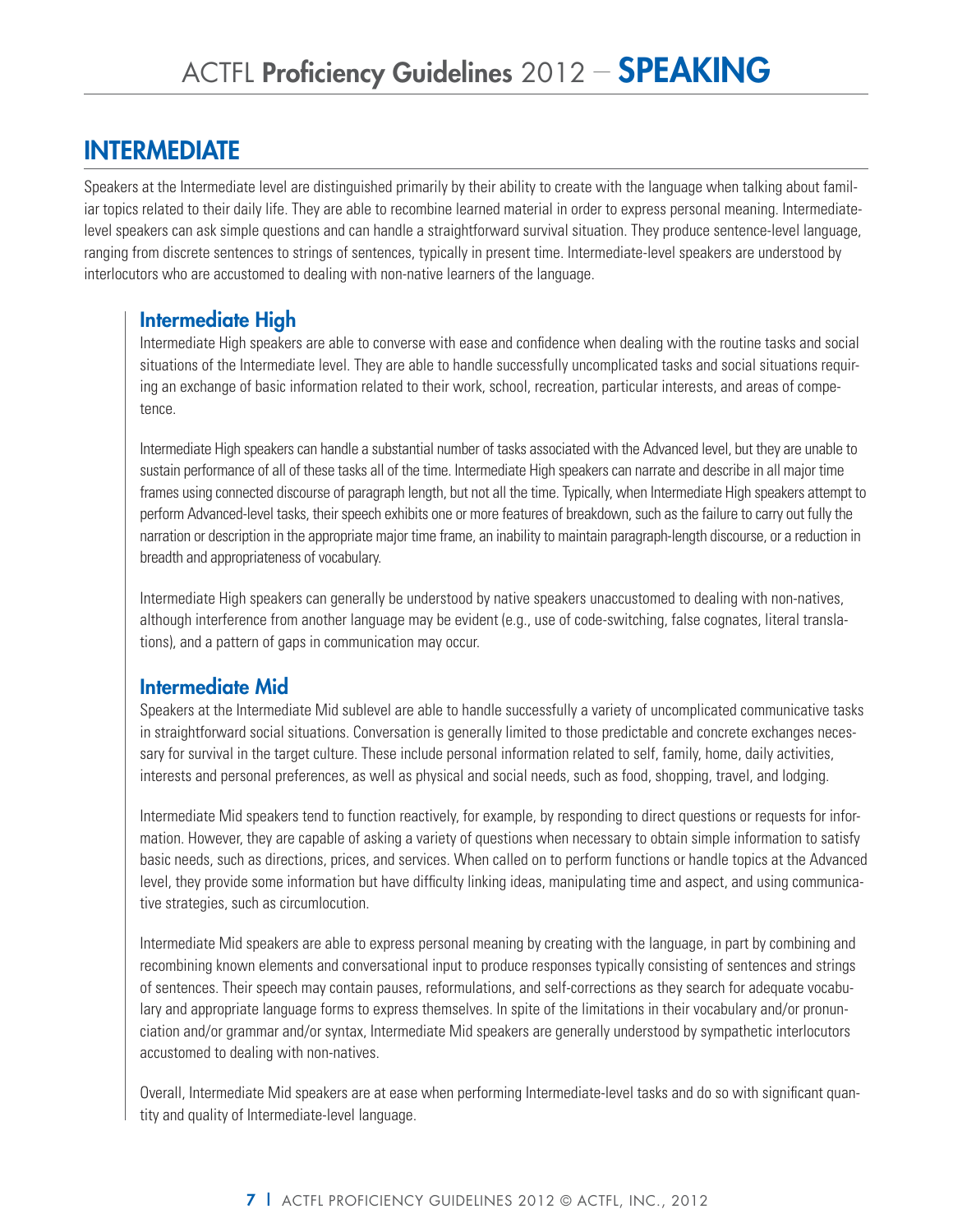#### Intermediate Low

Speakers at the Intermediate Low sublevel are able to handle successfully a limited number of uncomplicated communicative tasks by creating with the language in straightforward social situations. Conversation is restricted to some of the concrete exchanges and predictable topics necessary for survival in the target-language culture. These topics relate to basic personal information; for example, self and family, some daily activities and personal preferences, and some immediate needs, such as ordering food and making simple purchases. At the Intermediate Low sublevel, speakers are primarily reactive and struggle to answer direct questions or requests for information. They are also able to ask a few appropriate questions. Intermediate Low speakers manage to sustain the functions of the Intermediate level, although just barely.

Intermediate Low speakers express personal meaning by combining and recombining what they know and what they hear from their interlocutors into short statements and discrete sentences. Their responses are often filled with hesitancy and inaccuracies as they search for appropriate linguistic forms and vocabulary while attempting to give form to the message. Their speech is characterized by frequent pauses, ineffective reformulations and self-corrections. Their pronunciation, vocabulary, and syntax are strongly influenced by their first language. In spite of frequent misunderstandings that may require repetition or rephrasing, Intermediate Low speakers can generally be understood by sympathetic interlocutors, particularly by those accustomed to dealing with non-natives.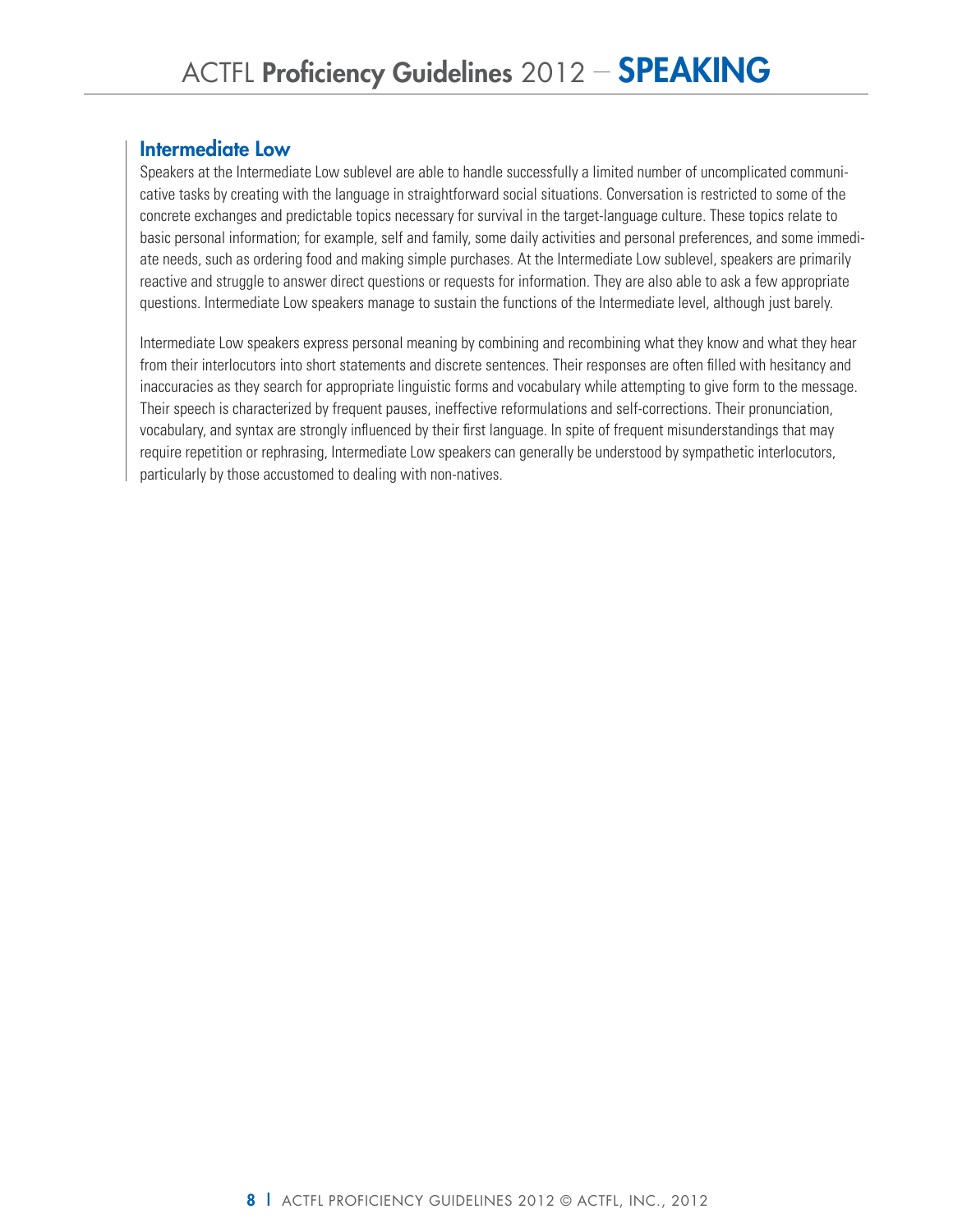## **NOVICE**

Novice-level speakers can communicate short messages on highly predictable, everyday topics that affect them directly. They do so primarily through the use of isolated words and phrases that have been encountered, memorized, and recalled. Novice-level speakers may be difficult to understand even by the most sympathetic interlocutors accustomed to non-native speech.

#### Novice High

Speakers at the Novice High sublevel are able to handle a variety of tasks pertaining to the Intermediate level, but are unable to sustain performance at that level. They are able to manage successfully a number of uncomplicated communicative tasks in straightforward social situations. Conversation is restricted to a few of the predictable topics necessary for survival in the target language culture, such as basic personal information, basic objects, and a limited number of activities, preferences, and immediate needs. Novice High speakers respond to simple, direct questions or requests for information. They are also able to ask a few formulaic questions.

Novice High speakers are able to express personal meaning by relying heavily on learned phrases or recombinations of these and what they hear from their interlocutor. Their language consists primarily of short and sometimes incomplete sentences in the present, and may be hesitant or inaccurate. On the other hand, since their language often consists of expansions of learned material and stock phrases, they may sometimes sound surprisingly fluent and accurate. Pronunciation, vocabulary, and syntax may be strongly influenced by the first language. Frequent misunderstandings may arise but, with repetition or rephrasing, Novice High speakers can generally be understood by sympathetic interlocutors used to nonnatives. When called on to handle a variety of topics and perform functions pertaining to the Intermediate level, a Novice High speaker can sometimes respond in intelligible sentences, but will not be able to sustain sentence-level discourse.

#### Novice Mid

Speakers at the Novice Mid sublevel communicate minimally by using a number of isolated words and memorized phrases limited by the particular context in which the language has been learned. When responding to direct questions, they may say only two or three words at a time or give an occasional stock answer. They pause frequently as they search for simple vocabulary or attempt to recycle their own and their interlocutor's words. Novice Mid speakers may be understood with difficulty even by sympathetic interlocutors accustomed to dealing with non-natives. When called on to handle topics and perform functions associated with the Intermediate level, they frequently resort to repetition, words from their native language, or silence.

#### Novice Low

Speakers at the Novice Low sublevel have no real functional ability and, because of their pronunciation, may be unintelligible. Given adequate time and familiar cues, they may be able to exchange greetings, give their identity, and name a number of familiar objects from their immediate environment. They are unable to perform functions or handle topics pertaining to the Intermediate level, and cannot therefore participate in a true conversational exchange.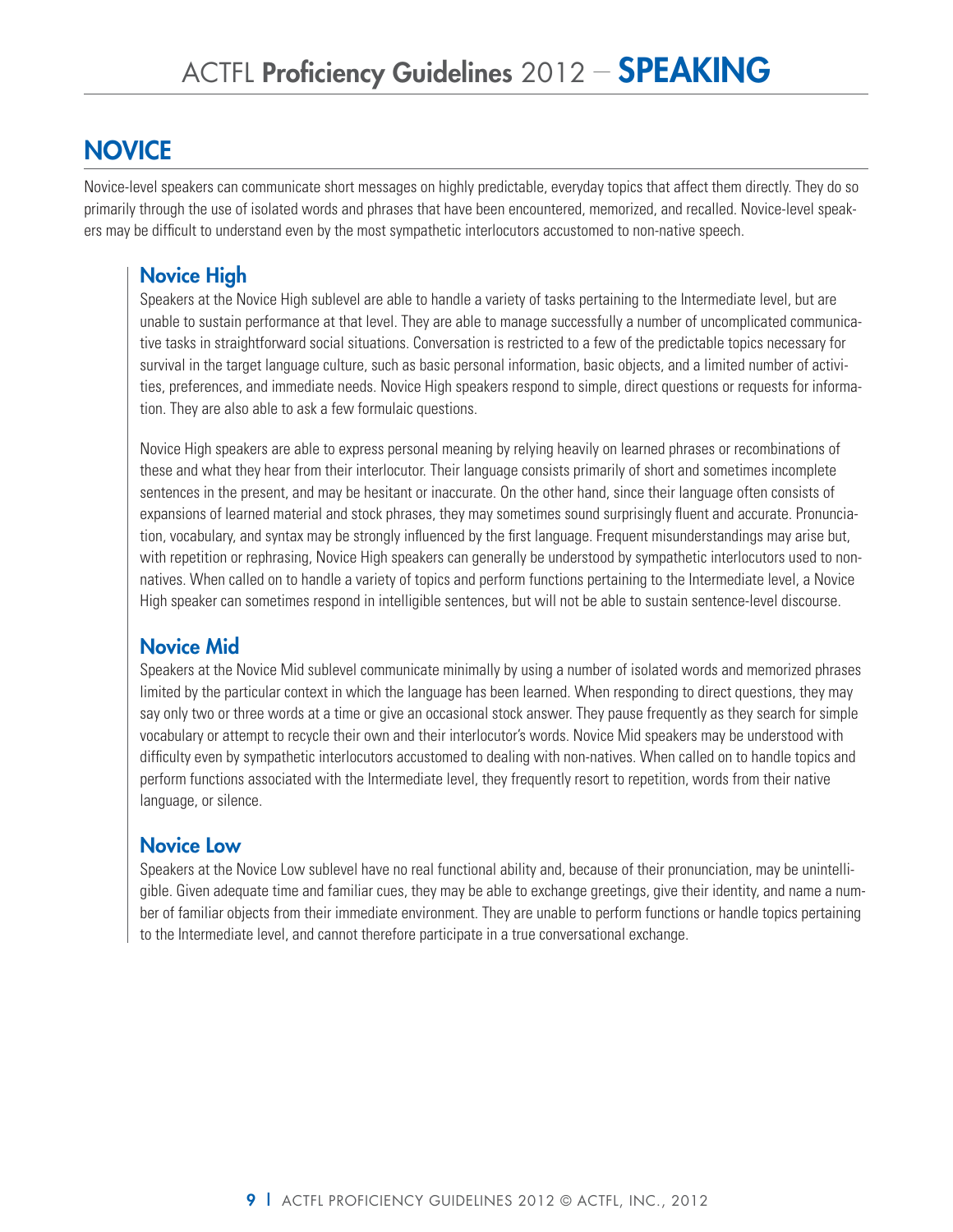## **ACTFL PROFICIENCY** GUIDELINES 2012  *–* WRITING

## *Preface*

#### **The ACTFL Proficiency Guidelines 2012 – Writing**

describe five major levels of proficiency: Distinguished, Superior, Advanced, Intermediate, and Novice. The description of each major level is representative of a specific range of abilities. Together these levels form a hierarchy in which each level subsumes all lower levels. The major levels Advanced, Intermediate, and Novice are divided into High, Mid, and Low sublevels.

The Guidelines describe the tasks that writers can handle at each level as well as the content, context, accuracy, and

discourse types associated with the writing tasks at each level. They also present the limits that writers encounter when attempting to function at the next higher major level.

These Guidelines can be used to describe written text that is either Presentational (essays, reports, letters) or Interpersonal (instant messaging, e-mail communication, texting). Moreover, they apply to writing that is spontaneous (immediate, unedited) or reflective (revised, edited). This is possible because the Guidelines describe the product rather than the process or purpose of the writing.

The written descriptions of writing proficiency are accompanied online by writing samples illustrating the features of each major level.

The ACTFL Proficiency Guidelines 2012 – Writing may be used for non-profit, educational purposes only, provided that they are reproduced in their entirety, with no alterations, and with credit to ACTFL.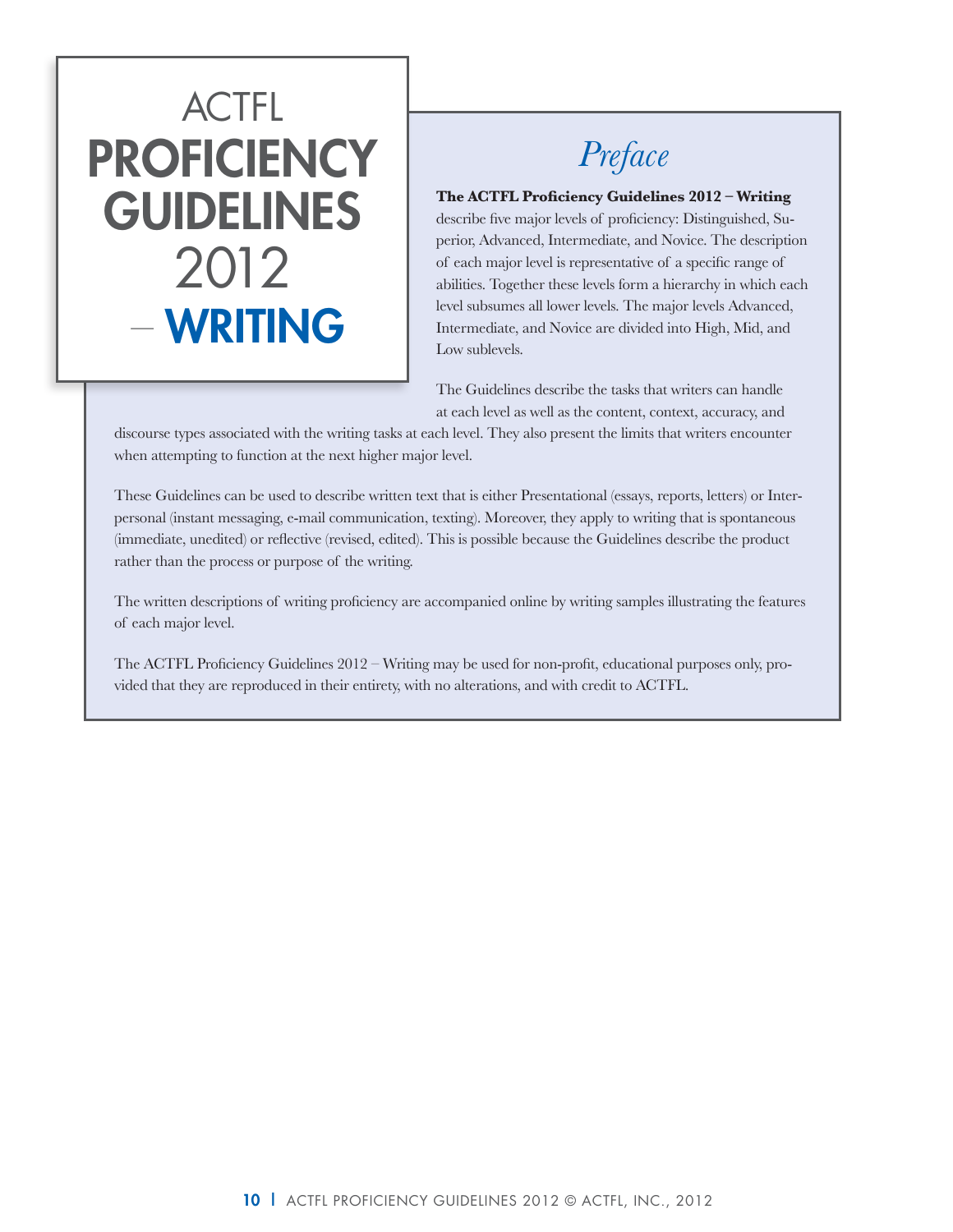## **DISTINGUISHED**

Writers at the Distinguished level can carry out formal writing tasks such as official correspondence, position papers, and journal articles. They can write analytically on professional, academic and societal issues. In addition, Distinguished-level writers are able to address world issues in a highly conceptualized fashion.

These writers can use persuasive and hypothetical discourse as representational techniques, allowing them to advocate a position that is not necessarily their own. They are also able to communicate subtlety and nuance. Distinguished-level writing is sophisticated and is directed to sophisticated readers. Writers at this level write to their audience; they tailor their language to their readers.

Distinguished-level writing is dense and complex; yet, it is characterized by an economy of expression. The writing is skillfully crafted and is organized in a way that reflects target-culture thought patterns. At the Distinguished level, length is not a determining factor. Distinguished-level texts can be as short as a poem or as long as a treatise.

Writers at the Distinguished level demonstrate control of complex lexical, grammatical, syntactic, and stylistic features of the language. Discourse structure and punctuation are used strategically, not only to organize meaning but also to enhance it. Conventions are generally appropriate to the text modality and the target culture.

### SUPERIOR

Writers at the Superior level are able to produce most kinds of formal and informal correspondence, in-depth summaries, reports, and research papers on a variety of social, academic, and professional topics. Their treatment of these issues moves beyond the concrete to the abstract.

Writers at the Superior level demonstrate the ability to explain complex matters, and to present and support opinions by developing cogent arguments and hypotheses. Their treatment of the topic is enhanced by the effective use of structure, lexicon, and writing protocols. They organize and prioritize ideas to convey to the reader what is significant. The relationship among ideas is consistently clear, due to organizational and developmental principles (e.g., cause and effect, comparison, chronology). These writers are capable of extended treatment of a topic which typically requires at least a series of paragraphs, but can extend to a number of pages.

Writers at the Superior level demonstrate a high degree of control of grammar and syntax, of both general and specialized/professional vocabulary, of spelling or symbol production, of cohesive devices, and of punctuation. Their vocabulary is precise and varied. Writers at this level direct their writing to their audiences; their writing fluency eases the reader's task.

Writers at the Superior level do not typically control target-language cultural, organizational, or stylistic patterns. At the Superior level, writers demonstrate no pattern of error; however, occasional errors may occur, particularly in low-frequency structures. When present, these errors do not interfere with comprehension, and they rarely distract the native reader.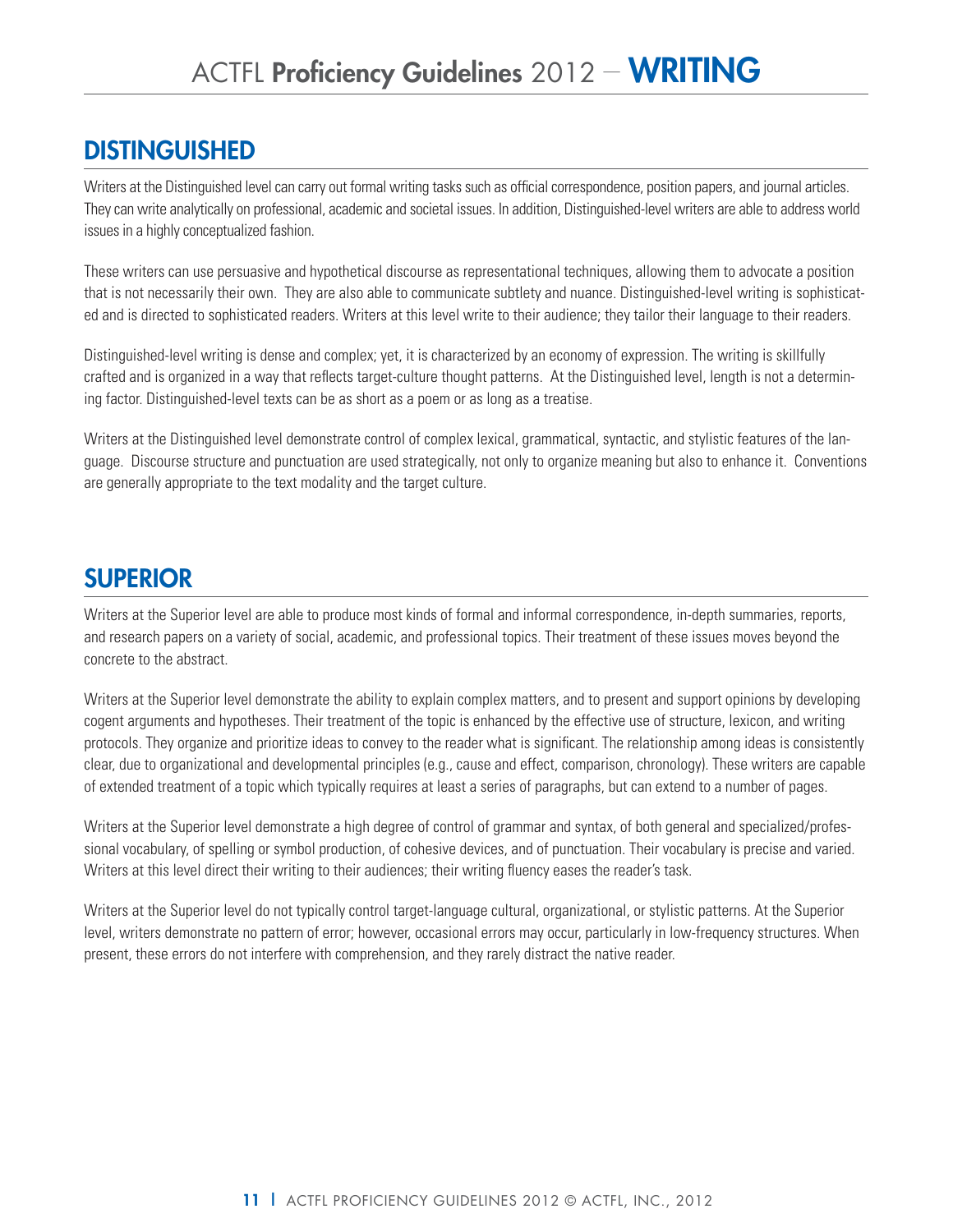## ADVANCED

Writers at the Advanced level are characterized by the ability to write routine informal and some formal correspondence, as well as narratives, descriptions, and summaries of a factual nature. They can narrate and describe in the major time frames of past, present, and future, using paraphrasing and elaboration to provide clarity. Advanced-level writers produce connected discourse of paragraph length and structure. At this level, writers show good control of the most frequently used structures and generic vocabulary, allowing them to be understood by those unaccustomed to the writing of non-natives.

#### Advanced High

Writers at the Advanced High sublevel are able to write about a variety of topics with significant precision and detail. They can handle informal and formal correspondence according to appropriate conventions. They can write summaries and reports of a factual nature. They can also write extensively about topics relating to particular interests and special areas of competence, although their writing tends to emphasize the concrete aspects of such topics. Advanced High writers can narrate and describe in the major time frames, with solid control of aspect. In addition, they are able to demonstrate the ability to handle writing tasks associated with the Superior level, such as developing arguments and constructing hypotheses, but are not able to do this all of the time; they cannot produce Superior-level writing consistently across a variety of topics treated abstractly or generally. They have good control of a range of grammatical structures and a fairly wide general vocabulary. When writing at the Advanced level, they often show remarkable ease of expression, but under the demands of Superior-level writing tasks, patterns of error appear. The linguistic limitations of Advanced High writing may occasionally distract the native reader from the message.

#### Advanced Mid

Writers at the Advanced Mid sublevel are able to meet a range of work and/or academic writing needs. They demonstrate the ability to narrate and describe with detail in all major time frames with good control of aspect. They are able to write straightforward summaries on topics of general interest. Their writing exhibits a variety of cohesive devices in texts up to several paragraphs in length. There is good control of the most frequently used target-language syntactic structures and a range of general vocabulary. Most often, thoughts are expressed clearly and supported by some elaboration. This writing incorporates organizational features both of the target language and the writer's first language and may at times resemble oral discourse. Writing at the Advanced Mid sublevel is understood readily by natives not used to the writing of nonnatives. When called on to perform functions or to treat issues at the Superior level, Advanced Mid writers will manifest a decline in the quality and/or quantity of their writing.

#### Advanced Low

Writers at the Advanced Low sublevel are able to meet basic work and/or academic writing needs. They demonstrate the ability to narrate and describe in major time frames with some control of aspect. They are able to compose simple summaries on familiar topics. Advanced Low writers are able to combine and link sentences into texts of paragraph length and structure. Their writing, while adequate to satisfy the criteria of the Advanced level, may not be substantive. Writers at the Advanced Low sublevel demonstrate the ability to incorporate a limited number of cohesive devices, and may resort to some redundancy and awkward repetition. They rely on patterns of oral discourse and the writing style of their first language. These writers demonstrate minimal control of common structures and vocabulary associated with the Advanced level. Their writing is understood by natives not accustomed to the writing of non-natives, although some additional effort may be required in the reading of the text. When attempting to perform functions at the Superior level, their writing will deteriorate significantly.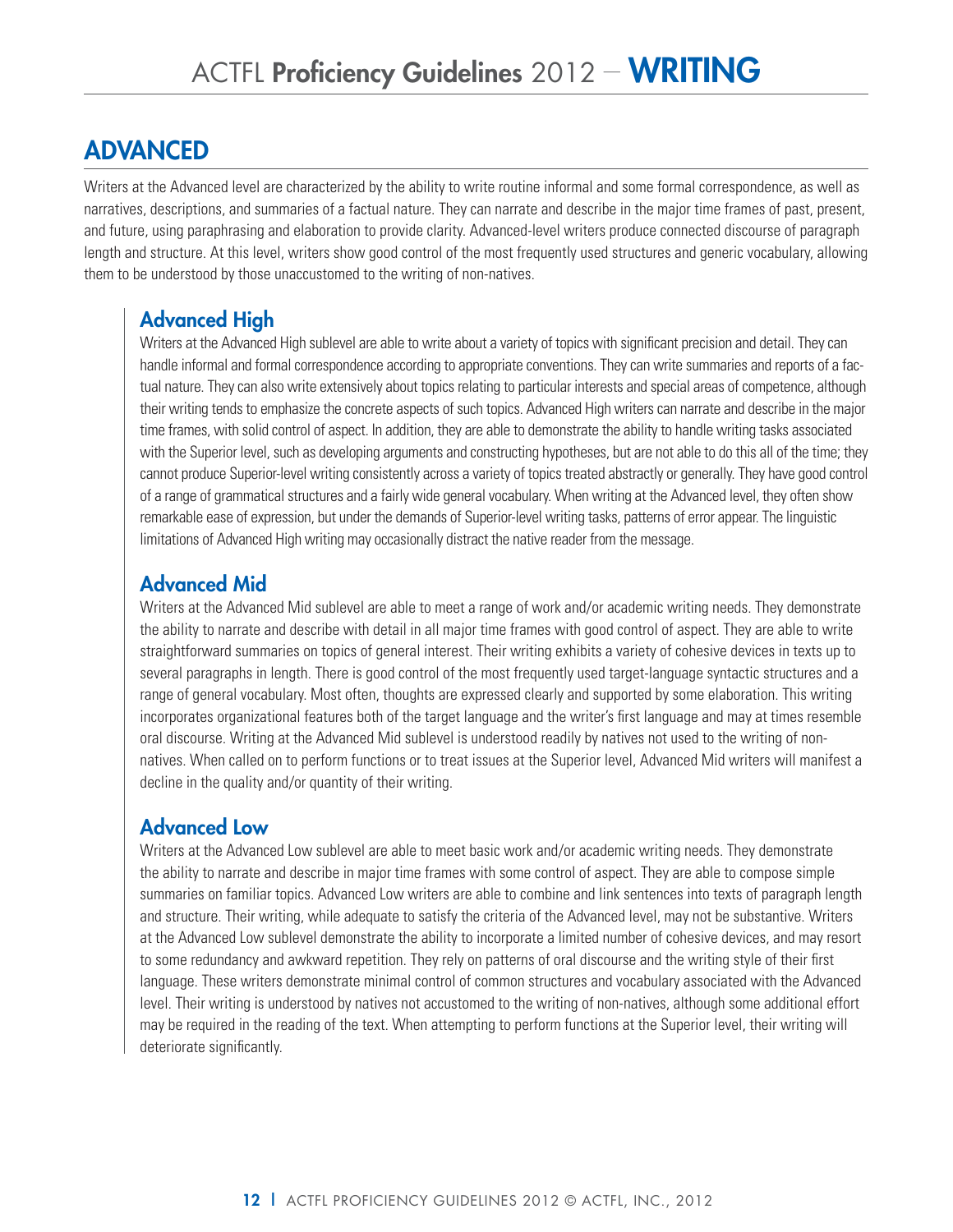## INTERMEDIATE

Writers at the Intermediate level are characterized by the ability to meet practical writing needs, such as simple messages and letters, requests for information, and notes. In addition, they can ask and respond to simple questions in writing. These writers can create with the language and communicate simple facts and ideas in a series of loosely connected sentences on topics of personal interest and social needs. They write primarily in present time. At this level, writers use basic vocabulary and structures to express meaning that is comprehensible to those accustomed to the writing of non-natives.

#### Intermediate High

Writers at the Intermediate High sublevel are able to meet all practical writing needs of the Intermediate level. Additionally, they can write compositions and simple summaries related to work and/or school experiences. They can narrate and describe in different time frames when writing about everyday events and situations. These narrations and descriptions are often but not always of paragraph length, and they typically contain some evidence of breakdown in one or more features of the Advanced level. For example, these writers may be inconsistent in the use of appropriate major time markers, resulting in a loss of clarity. The vocabulary, grammar, and style of Intermediate High writers essentially correspond to those of the spoken language. Intermediate High writing, even with numerous and perhaps significant errors, is generally comprehensible to natives not used to the writing of non-natives, but there are likely to be gaps in comprehension.

#### Intermediate Mid

Writers at the Intermediate Mid sublevel are able to meet a number of practical writing needs. They can write short, simple communications, compositions, and requests for information in loosely connected texts about personal preferences, daily routines, common events, and other personal topics. Their writing is framed in present time but may contain references to other time frames. The writing style closely resembles oral discourse. Writers at the Intermediate Mid sublevel show evidence of control of basic sentence structure and verb forms. This writing is best defined as a collection of discrete sentences and/or questions loosely strung together. There is little evidence of deliberate organization. Intermediate Mid writers can be understood readily by natives used to the writing of non-natives. When Intermediate Mid writers attempt Advanced-level writing tasks, the quality and/or quantity of their writing declines and the message may be unclear.

#### Intermediate Low

Writers at the Intermediate Low sublevel are able to meet some limited practical writing needs. They can create statements and formulate questions based on familiar material. Most sentences are recombinations of learned vocabulary and structures. These are short and simple conversational-style sentences with basic word order. They are written almost exclusively in present time. Writing tends to consist of a few simple sentences, often with repetitive structure. Topics are tied to highly predictable content areas and personal information. Vocabulary is adequate to express elementary needs. There may be basic errors in grammar, word choice, punctuation, spelling, and in the formation and use of non-alphabetic symbols. Their writing is understood by natives used to the writing of non-natives, although additional effort may be required. When Intermediate Low writers attempt to perform writing tasks at the Advanced level, their writing will deteriorate significantly and their message may be left incomplete.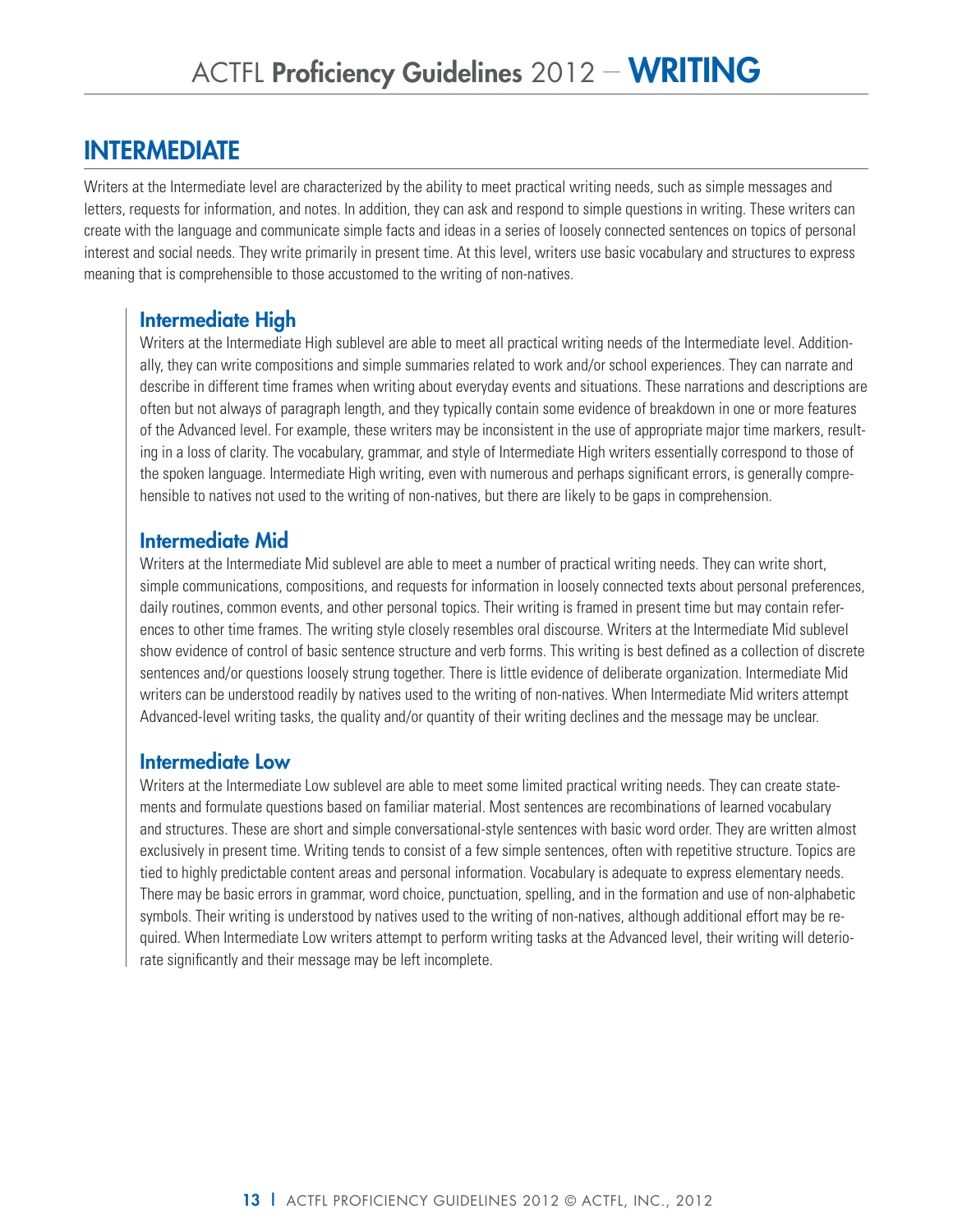## **NOVICE**

Writers at the Novice level are characterized by the ability to produce lists and notes, primarily by writing words and phrases. They can provide limited formulaic information on simple forms and documents. These writers can reproduce practiced material to convey the most simple messages. In addition, they can transcribe familiar words or phrases, copy letters of the alphabet or syllables of a syllabary, or reproduce basic characters with some accuracy.

#### Novice High

Writers at the Novice High sublevel are able to meet limited basic practical writing needs using lists, short messages, postcards, and simple notes. They are able to express themselves within the context in which the language was learned, relying mainly on practiced material. Their writing is focused on common elements of daily life. Novice High writers are able to recombine learned vocabulary and structures to create simple sentences on very familiar topics, but are not able to sustain sentence-level writing all the time. Due to inadequate vocabulary and/or grammar, writing at this level may only partially communicate the intentions of the writer. Novice High writing is often comprehensible to natives used to the writing of non-natives, but gaps in comprehension may occur.

#### Novice Mid

Writers at the Novice Mid sublevel can reproduce from memory a modest number of words and phrases in context. They can supply limited information on simple forms and documents, and other basic biographical information, such as names, numbers, and nationality. Novice Mid writers exhibit a high degree of accuracy when writing on well-practiced, familiar topics using limited formulaic language. With less familiar topics, there is a marked decrease in accuracy. Errors in spelling or in the representation of symbols may be frequent. There is little evidence of functional writing skills. At this level, the writing may be difficult to understand even by those accustomed to non-native writers.

#### Novice Low

Writers at the Novice Low sublevel are able to copy or transcribe familiar words or phrases, form letters in an alphabetic system, and copy and produce isolated, basic strokes in languages that use syllabaries or characters. Given adequate time and familiar cues, they can reproduce from memory a very limited number of isolated words or familiar phrases, but errors are to be expected.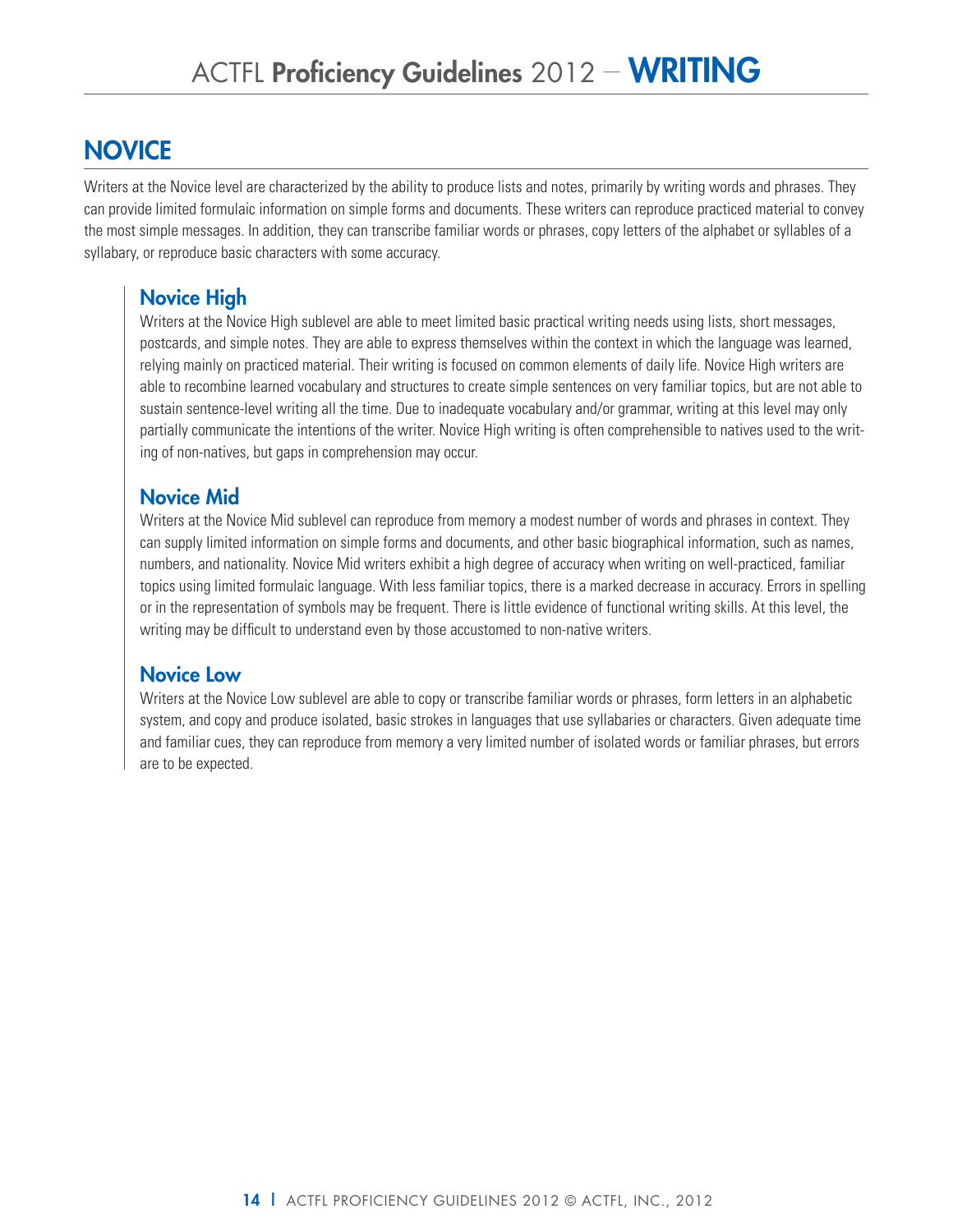## *Preface*

#### **The ACTFL Proficiency Guidelines 2012 – Listening**

describe five major levels of proficiency: Distinguished, Superior, Advanced, Intermediate, and Novice. The description of each major level is representative of a specific range of abilities. Together these levels form a hierarchy in which each level subsumes all lower levels. The major levels Advanced, Intermediate, and Novice are divided into High, Mid, and Low sublevels. The subdivision of the Advanced Level into High, Mid, and Low is new. This makes the Listening descriptions parallel to the other skill-level descriptions.



Listening is an interpretive skill. Listening comprehension is

based largely on the amount of information listeners can retrieve from what they hear and the inferences and connections that they can make. By describing the tasks that listeners can perform with different types of oral texts and under different types of circumstances, the Listening Proficiency Guidelines describe how listeners understand oral discourse.The Guidelines do not describe how listening skills develop, how one learns to listen, nor the actual cognitive processes involved in the activity. Rather, they are intended to describe what listeners understand from what they hear.

These Guidelines apply to listening that is either Interpretive (non-participative, overheard) or Interpersonal (participative).

The written descriptions of listening proficiency are accompanied online by authentic speech samples and the functional listening tasks associated with each major level.

The ACTFL Proficiency Guidelines 2012 – Listening may be used for non-profit, educational purposes only, provided that they are reproduced in their entirety, with no alterations, and with credit to ACTFL.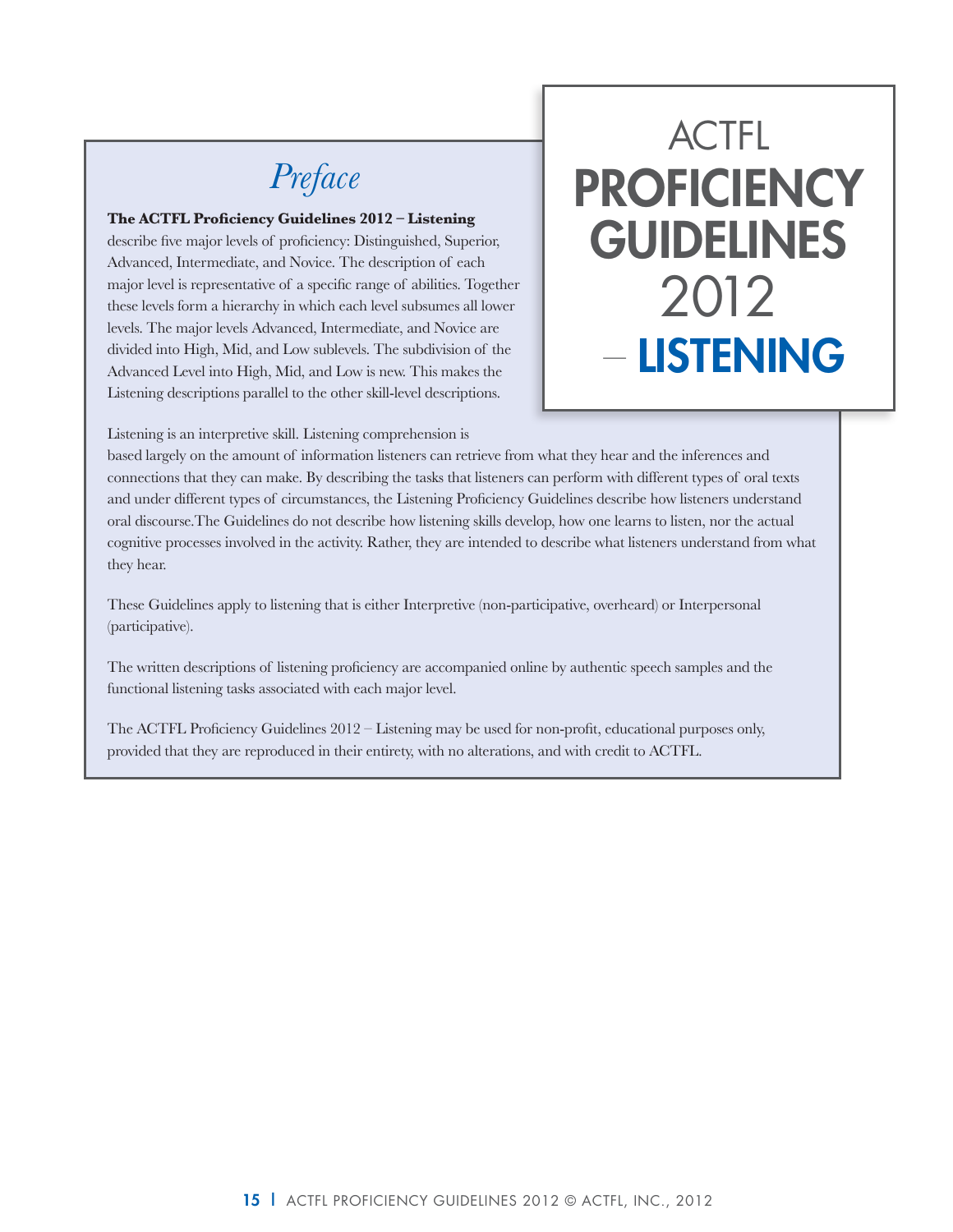## **DISTINGUISHED**

At the Distinguished level, listeners can understand a wide variety of forms, styles, and registers of speech on highly specialized topics in language that is tailored to different audiences. Listeners at the Distinguished level can understand language such as that found in classical theater, art films, professional symposia, academic debates, public policy statements, literary readings, and most jokes and puns. They are able to comprehend implicit and inferred information, tone, and point of view, and can follow highly persuasive arguments. They are able to understand unpredictable turns of thought related to sophisticated topics. In addition, their listening ability is enhanced by a broad and deep understanding of cultural references and allusions. Listeners at the Distinguished level are able to appreciate the richness of the spoken language.

Distinguished-level listeners understand speech that can be highly abstract, highly technical, or both, as well as speech that contains very precise, often low-frequency vocabulary and complex rhetorical structures. At this level, listeners comprehend oral discourse that is lengthy and dense, structurally complex, rich in cultural reference, idiomatic and colloquial. In addition, listeners at this level can understand information that is subtle or highly specialized, as well as the full cultural significance of very short texts with little or no linguistic redundancy.

Distinguished-level listeners comprehend language from within the cultural framework and are able to understand a speaker's use of nuance and subtlety. However, they may still have difficulty fully understanding certain dialects and nonstandard varieties of the language.

## **SUPERIOR**

At the Superior level, listeners are able to understand speech in a standard dialect on a wide range of familiar and less familiar topics. They can follow linguistically complex extended discourse such as that found in academic and professional settings, lectures, speeches and reports. Comprehension is no longer limited to the listener's familiarity with subject matter, but also comes from a command of the language that is supported by a broad vocabulary, an understanding of more complex structures and linguistic experience within the target culture. Superior listeners can understand not only what is said, but sometimes what is left unsaid; that is, they can make inferences.

Superior-level listeners understand speech that typically uses precise, specialized vocabulary and complex grammatical structures. This speech often deals abstractly with topics in a way that is appropriate for academic and professional audiences. It can be reasoned and can contain cultural references.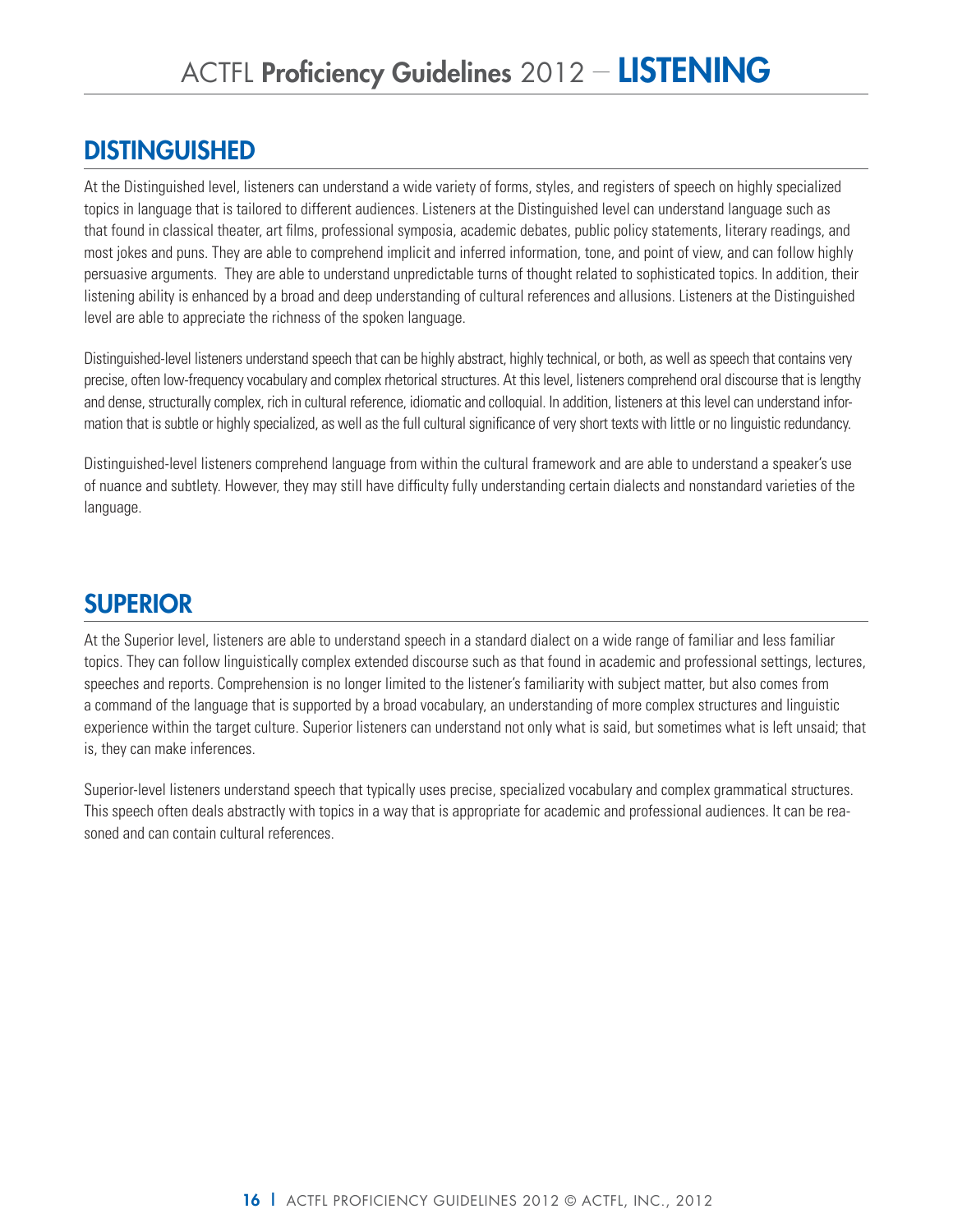## ADVANCED

At the Advanced level, listeners can understand the main ideas and most supporting details in connected discourse on a variety of general interest topics, such as news stories, explanations, instructions, anecdotes, or travelogue descriptions. Listeners are able to compensate for limitations in their lexical and structural control of the language by using real-world knowledge and contextual clues. Listeners may also derive some meaning from oral texts at higher levels if they possess significant familiarity with the topic or context.

Advanced-level listeners understand speech that is authentic and connected. This speech is lexically and structurally uncomplicated. The discourse is straightforward and is generally organized in a clear and predictable way.

Advanced-level listeners demonstrate the ability to comprehend language on a range of topics of general interest. They have sufficient knowledge of language structure to understand basic time-frame references. Nevertheless, their understanding is most often limited to concrete, conventional discourse.

#### Advanced High

At the Advanced High sublevel, listeners are able to understand, with ease and confidence, conventional narrative and descriptive texts of any length as well as complex factual material such as summaries or reports. They are typically able to follow some of the essential points of more complex or argumentative speech in areas of special interest or knowledge. In addition, they are able to derive some meaning from oral texts that deal with unfamiliar topics or situations. At the Advanced High sublevel, listeners are able to comprehend the facts presented in oral discourse and are often able to recognize speaker-intended inferences. Nevertheless, there are likely to be gaps in comprehension of complex texts dealing with issues treated abstractly that are typically understood by Superior-level listeners.

#### Advanced Mid

At the Advanced Mid sublevel, listeners are able to understand conventional narrative and descriptive texts, such as expanded descriptions of persons, places, and things, and narrations about past, present, and future events. The speech is predominantly in familiar target-language patterns. Listeners understand the main facts and many supporting details. Comprehension derives not only from situational and subject-matter knowledge, but also from an increasing overall facility with the language itself.

#### Advanced Low

At the Advanced Low sublevel, listeners are able to understand short conventional narrative and descriptive texts with a clear underlying structure though their comprehension may be uneven. The listener understands the main facts and some supporting details. Comprehension may often derive primarily from situational and subject-matter knowledge.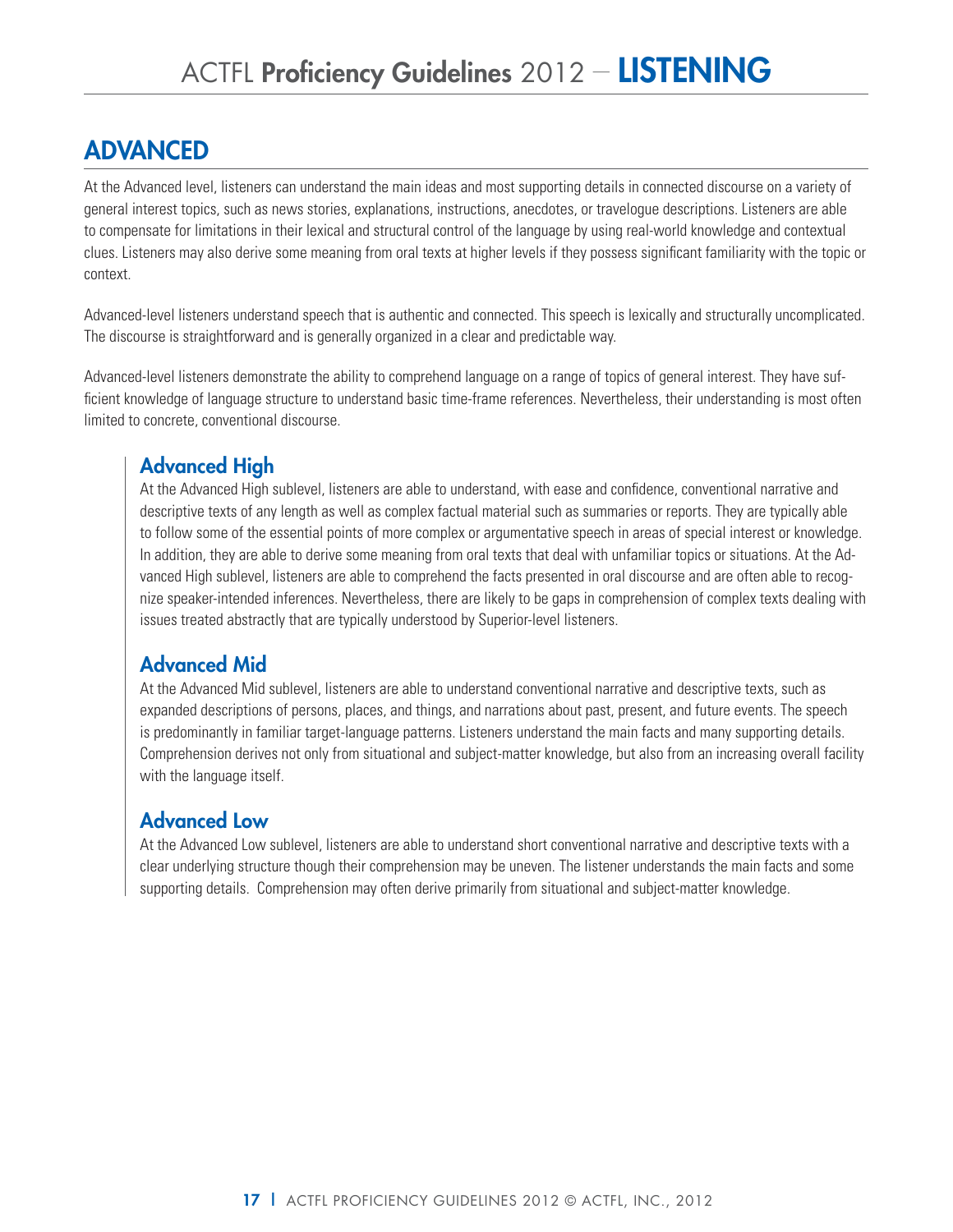## INTERMEDIATE

At the Intermediate level, listeners can understand information conveyed in simple, sentence-length speech on familiar or everyday topics. They are generally able to comprehend one utterance at a time while engaged in face-to-face conversations or in routine listening tasks such as understanding highly contextualized messages, straightforward announcements, or simple instructions and directions. Listeners rely heavily on redundancy, restatement, paraphrasing, and contextual clues.

Intermediate-level listeners understand speech that conveys basic information. This speech is simple, minimally connected, and contains high-frequency vocabulary.

Intermediate-level listeners are most accurate in their comprehension when getting meaning from simple, straightforward speech. They are able to comprehend messages found in highly familiar everyday contexts. Intermediate listeners require a controlled listening environment where they hear what they may expect to hear.

#### Intermediate High

At the Intermediate High sublevel, listeners are able to understand, with ease and confidence, simple sentence-length speech in basic personal and social contexts. They can derive substantial meaning from some connected texts typically understood by Advanced-level listeners although there often will be gaps in understanding due to a limited knowledge of the vocabulary and structures of the spoken language.

#### Intermediate Mid

At the Intermediate Mid sublevel, listeners are able to understand simple, sentence-length speech, one utterance at a time, in a variety of basic personal and social contexts. Comprehension is most often accurate with highly familiar and predictable topics although a few misunderstandings may occur. Intermediate Mid listeners may get some meaning from oral texts typically understood by Advanced-level listeners.

#### Intermediate Low

At the Intermediate Low sublevel, listeners are able to understand some information from sentence-length speech, one utterance at a time, in basic personal and social contexts, though comprehension is often uneven. At the Intermediate Low sublevel, listeners show little or no comprehension of oral texts typically understood by Advanced-level listeners.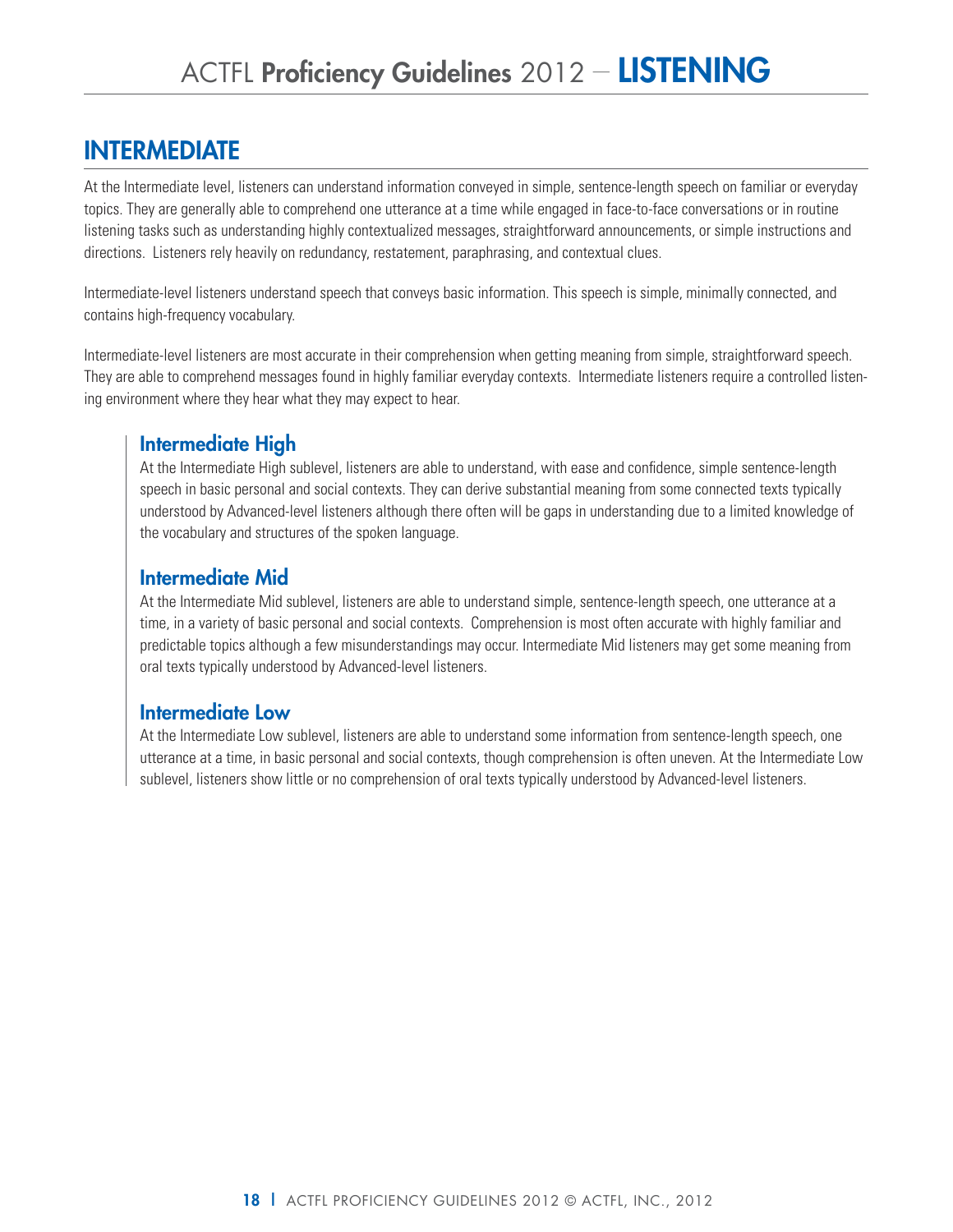## **NOVICE**

At the Novice level, listeners can understand key words, true aural cognates, and formulaic expressions that are highly contextualized and highly predictable, such as those found in introductions and basic courtesies.

Novice-level listeners understand words and phrases from simple questions, statements, and high-frequency commands. They typically require repetition, rephrasing, and/or a slowed rate of speech for comprehension. They rely heavily on extralinguistic support to derive meaning.

Novice-level listeners are most accurate when they are able to recognize speech that they can anticipate. In this way, these listeners tend to recognize rather than truly comprehend. Their listening is largely dependent on factors other than the message itself.

#### Novice High

At the Novice High sublevel, listeners are often but not always able to understand information from sentence-length speech, one utterance at a time, in basic personal and social contexts where there is contextual or extralinguistic support, though comprehension may often be very uneven. They are able to understand speech dealing with areas of practical need such as highly standardized messages, phrases, or instructions, if the vocabulary has been learned.

#### Novice Mid

At the Novice Mid sublevel, listeners can recognize and begin to understand a number of high-frequency, highly contextualized words and phrases including aural cognates and borrowed words. Typically, they understand little more than one phrase at a time, and repetition may be required.

#### Novice Low

At the Novice Low sublevel, listeners are able occasionally to recognize isolated words or very high-frequency phrases when those are strongly supported by context. These listeners show virtually no comprehension of any kind of spoken message, not even within the most basic personal and social contexts.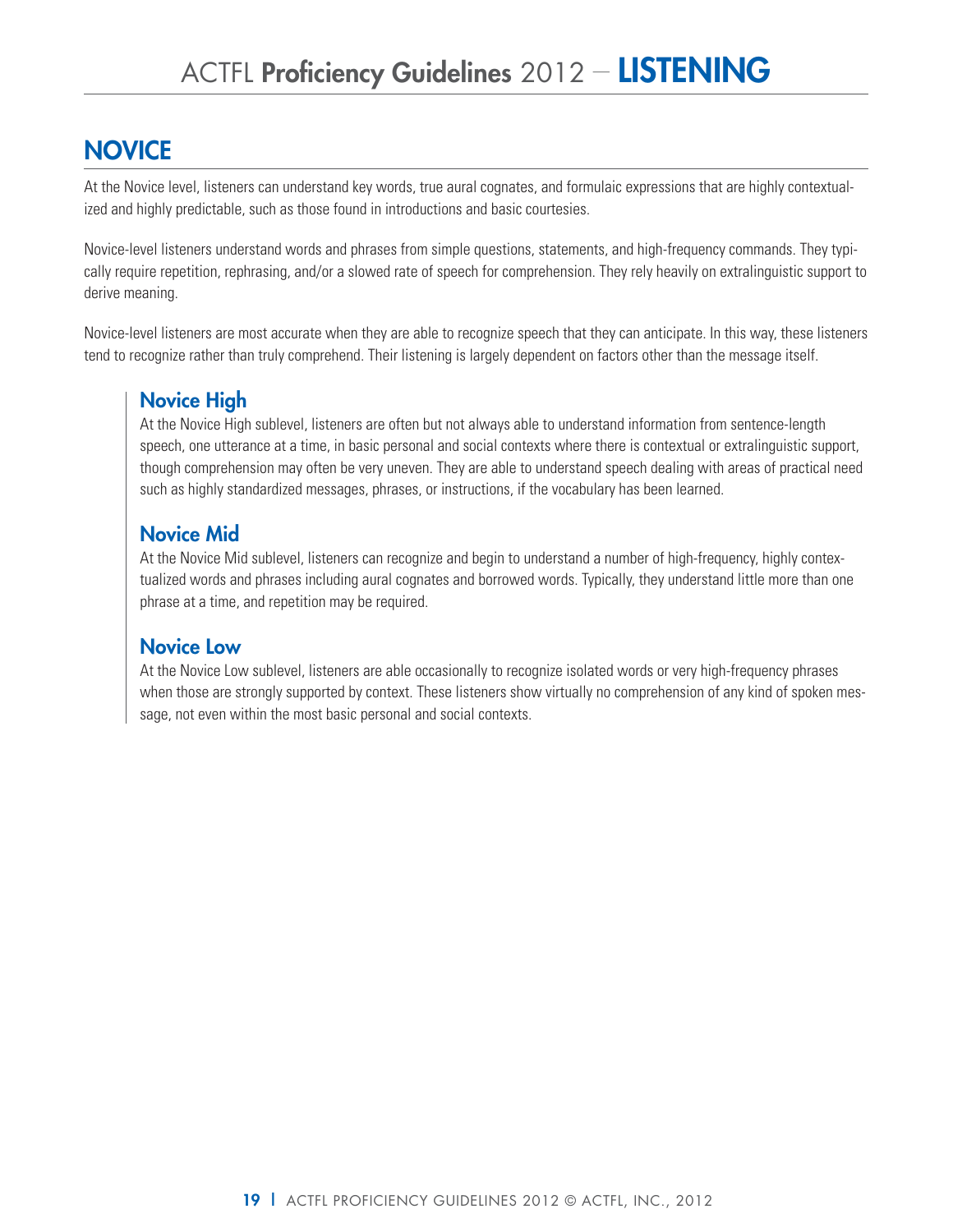## **ACTFL PROFICIENCY** GUIDELINES 2012  *–* READING

## *Preface*

**The ACTFL Proficiency Guidelines 2012 – Reading** describe five major levels of proficiency: Distinguished, Superior, Advanced, Intermediate, and Novice. The description of each major level is representative of a specific range of abilities. Together these levels form a hierarchy in which each level subsumes all lower levels. The major levels Advanced, Intermediate, and Novice are divided into High, Mid, and Low sublevels. The subdivision of the Advanced level is new. This makes the Reading descriptions parallel to the other skill level descriptions.

Reading is an interpretive skill. Reading comprehension is

based largely on the amount of information readers can retrieve from a text, and the inferences and connections that they can make within and across texts. By describing the tasks that readers can perform with different types of texts and under different types of circumstances, the Reading Proficiency Guidelines describe how readers understand written texts. These Guidelines do not describe how reading skills develop, how one learns to read, nor the actual cognitive processes involved in the activity of reading. Rather, they are intended to describe what readers are able to understand from what they read.

These Guidelines apply to reading that is either Interpretive (books, essays, reports, etc.) or Interpersonal (instant messaging, texting, email communication, etc.).

The written descriptions of reading proficiency are accompanied online by authentic text samples and the functional reading tasks associated with each major level.

The ACTFL Proficiency Guidelines 2012 – Reading may be used for non-profit, educational purposes only, provided that they are reproduced in their entirety, with no alterations, and with credit to ACTFL.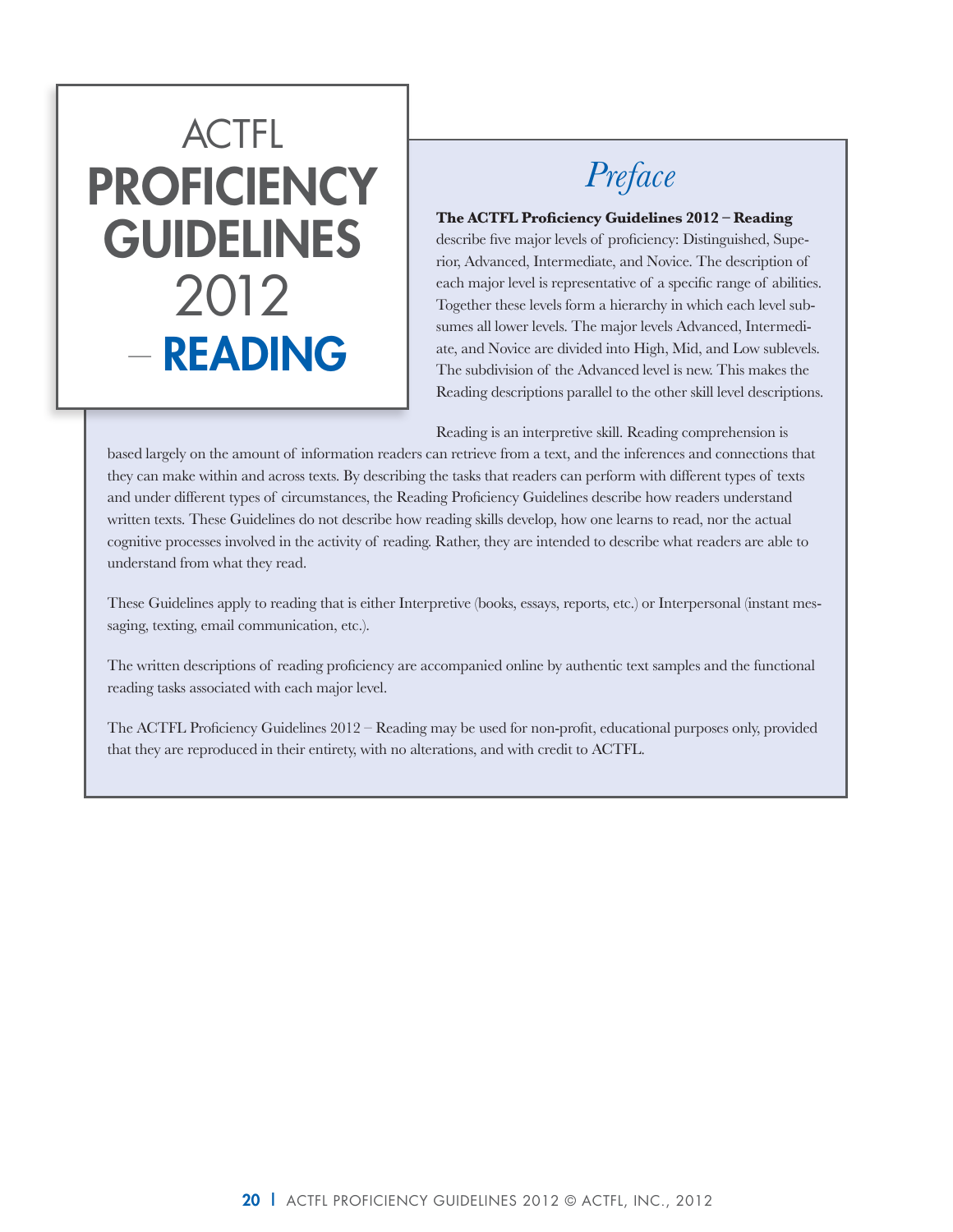## **DISTINGUISHED**

At the Distinguished level, readers can understand a wide variety of texts from many genres including professional, technical, academic, and literary. These texts are characterized by one or more of the following: a high level of abstraction, precision or uniqueness of vocabulary; density of information; cultural reference; or complexity of structure. Readers are able to comprehend implicit and inferred information, tone, and point of view and can follow highly persuasive arguments. They are able to understand unpredictable turns of thought related to sophisticated topics.

Readers at the Distinguished level are able to understand writing tailored to specific audiences as well as a number of historical, regional, and colloquial variations of the language. These readers are able to appreciate the richness of written language. Distinguished-level readers understand and appreciate texts that use highly precise, low-frequency vocabulary as well as complex rhetorical structures to convey subtle or highly specialized information. Such texts are typically essay length but may be excerpts from more lengthy texts.

Distinguished-level readers comprehend language from within the cultural framework and are able to understand a writer's use of nuance and subtlety. However, they may still have difficulty fully understanding certain nonstandard varieties of the written language.

## SUPERIOR

At the Superior level, readers are able to understand texts from many genres dealing with a wide range of subjects, both familiar and unfamiliar. Comprehension is no longer limited to the reader's familiarity with subject matter, but also comes from a command of the language that is supported by a broad vocabulary, an understanding of complex structures and knowledge of the target culture. Readers at the Superior level can draw inferences from textual and extralinguistic clues.

Superior-level readers understand texts that use precise, often specialized vocabulary and complex grammatical structures. These texts feature argumentation, supported opinion, and hypothesis, and use abstract linguistic formulations as encountered in academic and professional reading. Such texts are typically reasoned and/or analytic and may frequently contain cultural references.

Superior-level readers are able to understand lengthy texts of a professional, academic, or literary nature. In addition, readers at the Superior level are generally aware of the aesthetic properties of language and of its literary styles, but may not fully understand texts in which cultural references and assumptions are deeply embedded.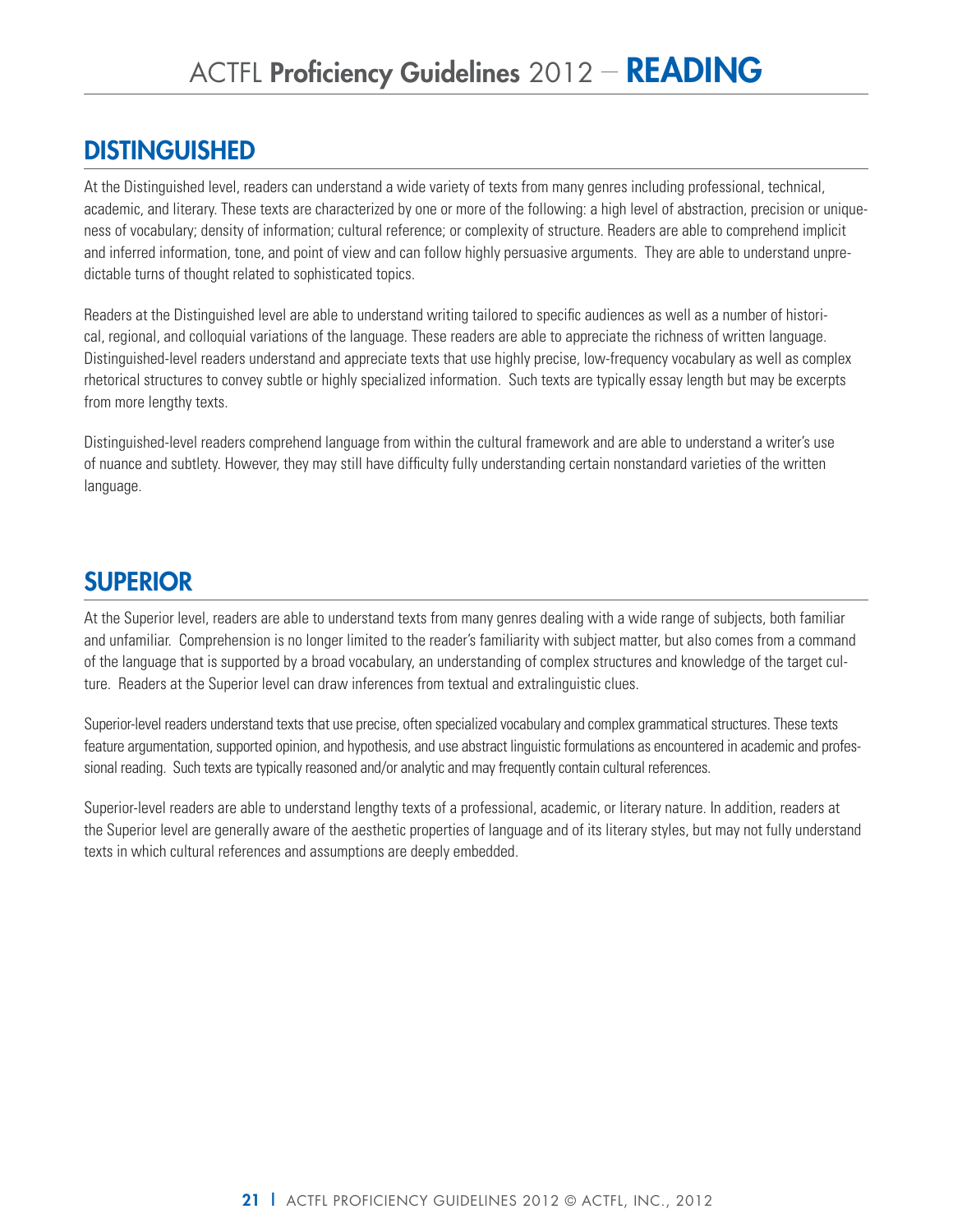## ADVANCED

At the Advanced level, readers can understand the main idea and supporting details of authentic narrative and descriptive texts. Readers are able to compensate for limitations in their lexical and structural knowledge by using contextual clues. Comprehension is likewise supported by knowledge of the conventions of the language (e.g., noun/adjective agreement, verb placement, etc.). When familiar with the subject matter, Advanced-level readers are also able to derive some meaning from straightforward argumentative texts (e.g., recognizing the main argument).

Advanced-level readers are able to understand texts that have a clear and predictable structure. For the most part, the prose is uncomplicated and the subject matter pertains to real-world topics of general interest.

Advanced-level readers demonstrate an independence in their ability to read subject matter that is new to them. They have sufficient control of standard linguistic conventions to understand sequencing, time frames, and chronology. However, these readers are likely challenged by texts in which issues are treated abstractly.

#### Advanced High

At the Advanced High sublevel, readers are able to understand, fully and with ease, conventional narrative and descriptive texts of any length as well as more complex factual material. They are able to follow some of the essential points of argumentative texts in areas of special interest or knowledge. In addition, they are able to understand parts of texts that deal with unfamiliar topics or situations. These readers are able to go beyond comprehension of the facts in a text, and to begin to recognize author-intended inferences. An emerging awareness of the aesthetic properties of language and of its literary styles permits comprehension of a wide variety of texts. Misunderstandings may occur when reading texts that are structurally and/or conceptually more complex.

#### Advanced Mid

At the Advanced Mid sublevel, readers are able to understand conventional narrative and descriptive texts, such as expanded descriptions of persons, places, and things and narrations about past, present, and future events. These texts reflect the standard linguistic conventions of the written form of the language in such a way that readers can predict what they are going to read. Readers understand the main ideas, facts, and many supporting details. Comprehension derives not only from situational and subject-matter knowledge but also from knowledge of the language itself. Readers at this level may derive some meaning from texts that are structurally and/or conceptually more complex.

#### Advanced Low

At the Advanced Low sublevel, readers are able to understand conventional narrative and descriptive texts with a clear underlying structure though their comprehension may be uneven. These texts predominantly contain high-frequency vocabulary and structures. Readers understand the main ideas and some supporting details. Comprehension may often derive primarily from situational and subject-matter knowledge. Readers at this level will be challenged to comprehend more complex texts.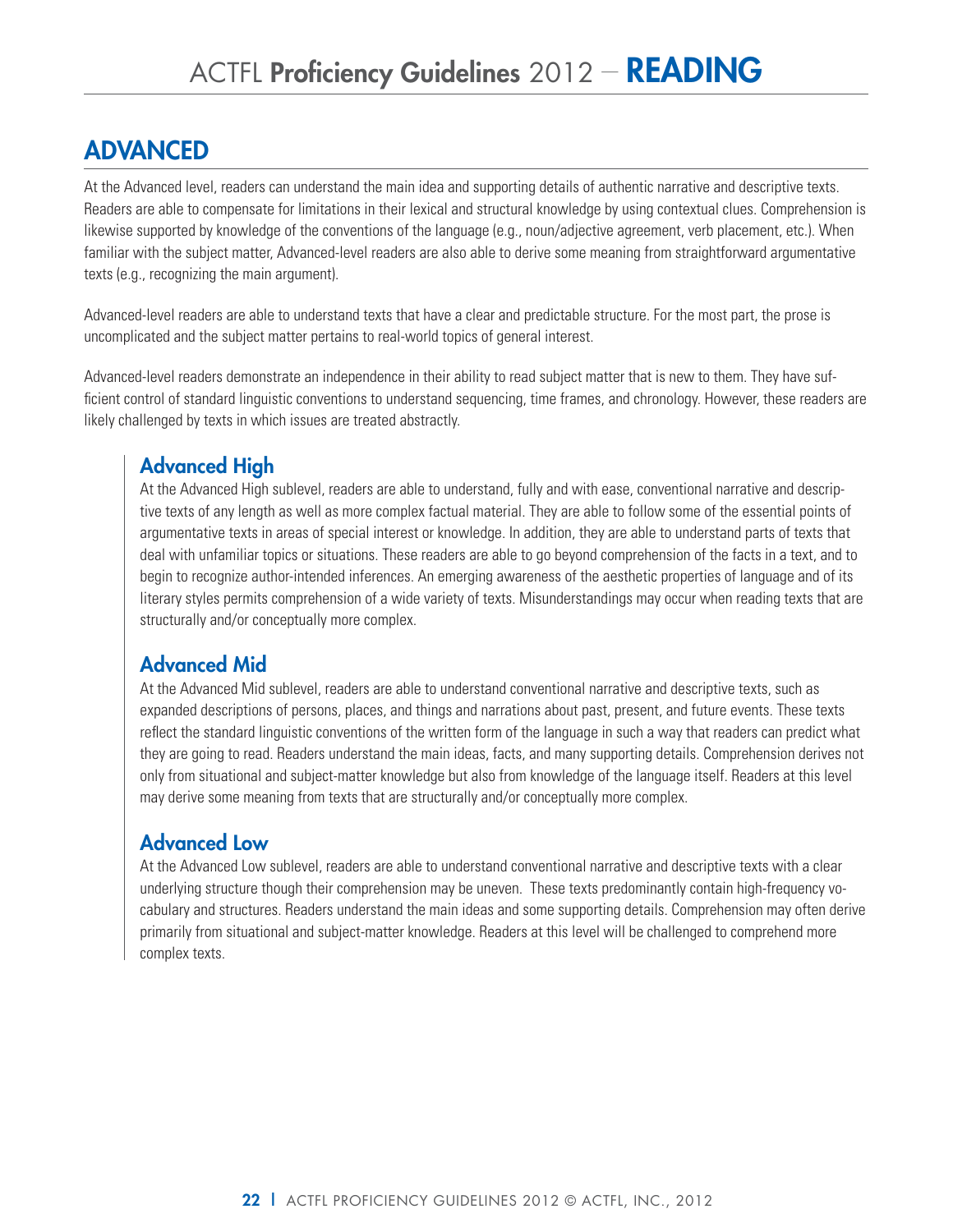## INTERMEDIATE

At the Intermediate level, readers can understand information conveyed in simple, predictable, loosely connected texts. Readers rely heavily on contextual clues. They can most easily understand information if the format of the text is familiar, such as in a weather report or a social announcement.

Intermediate-level readers are able to understand texts that convey basic information such as that found in announcements, notices, and online bulletin boards and forums. These texts are not complex and have a predictable pattern of presentation. The discourse is minimally connected and primarily organized in individual sentences and strings of sentences containing predominantly highfrequency vocabulary.

Intermediate-level readers are most accurate when getting meaning from simple, straightforward texts. They are able to understand messages found in highly familiar, everyday contexts. At this level, readers may not fully understand texts that are detailed or those texts in which knowledge of language structures is essential in order to understand sequencing, time frame, and chronology.

#### Intermediate High

At the Intermediate High sublevel, readers are able to understand fully and with ease short, non-complex texts that convey basic information and deal with personal and social topics to which the reader brings personal interest or knowledge. These readers are also able to understand some connected texts featuring description and narration although there will be occasional gaps in understanding due to a limited knowledge of the vocabulary, structures, and writing conventions of the language.

#### Intermediate Mid

At the Intermediate Mid sublevel, readers are able to understand short, non-complex texts that convey basic information and deal with basic personal and social topics to which the reader brings personal interest or knowledge, although some misunderstandings may occur. Readers at this level may get some meaning from short connected texts featuring description and narration, dealing with familiar topics.

#### Intermediate Low

At the Intermediate Low sublevel, readers are able to understand some information from the simplest connected texts dealing with a limited number of personal and social needs, although there may be frequent misunderstandings. Readers at this level will be challenged to derive meaning from connected texts of any length.